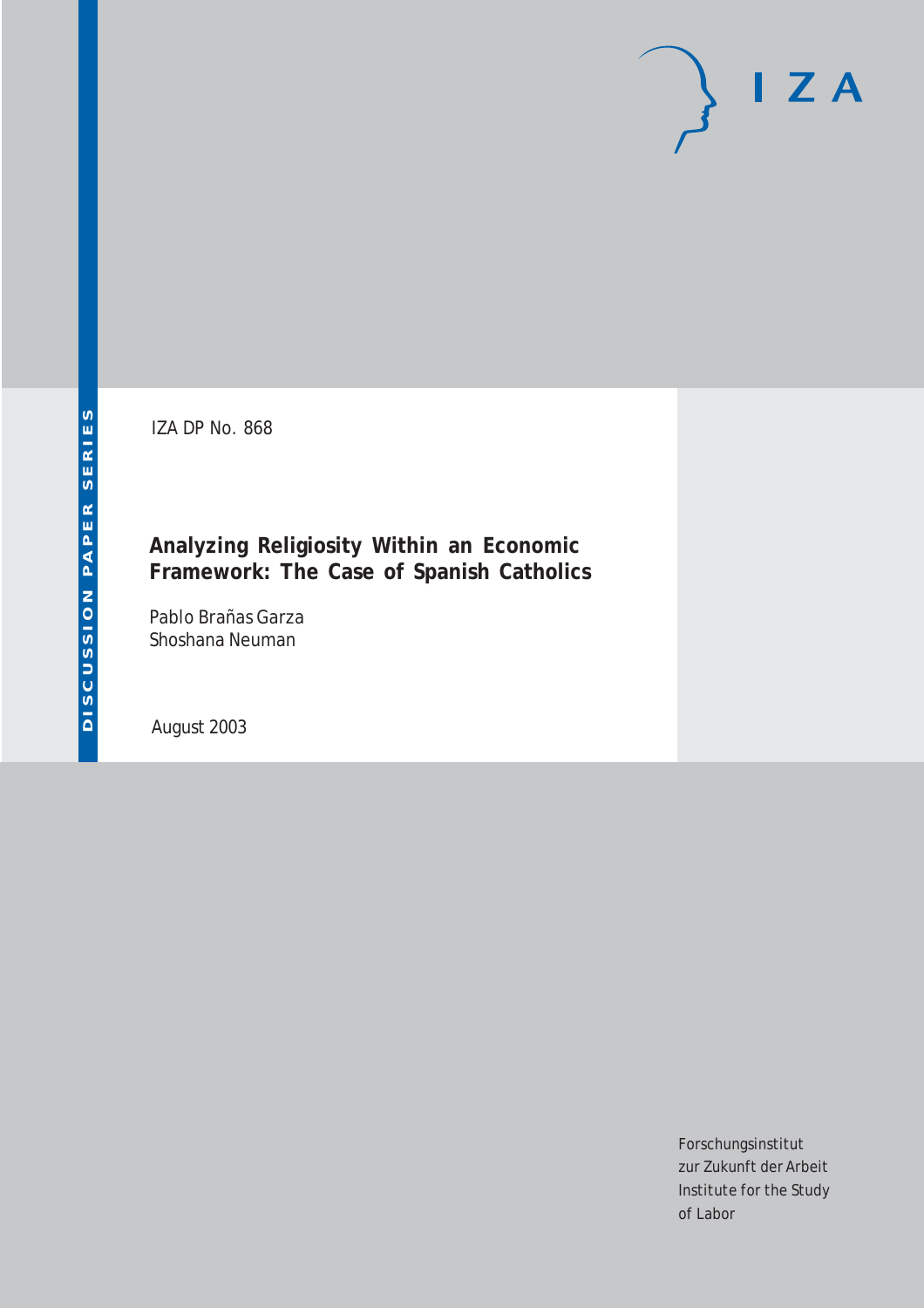# **Analyzing Religiosity Within an Economic Framework: The Case of Spanish Catholics**

### **Pablo Brañas Garza**

*University of Jaén* 

## **Shoshana Neuman**

*Bar-Ilan University, CEPR and IZA Bonn* 

Discussion Paper No. 868 August 2003

IZA

P.O. Box 7240 D-53072 Bonn Germany

Tel.: +49-228-3894-0 Fax: +49-228-3894-210 Email: [iza@iza.org](mailto:iza@iza.org)

This Discussion Paper is issued within the framework of IZA's research area *The Future of Labor.* Any opinions expressed here are those of the author(s) and not those of the institute. Research disseminated by IZA may include views on policy, but the institute itself takes no institutional policy positions.

The Institute for the Study of Labor (IZA) in Bonn is a local and virtual international research center and a place of communication between science, politics and business. IZA is an independent, nonprofit limited liability company (Gesellschaft mit beschränkter Haftung) supported by Deutsche Post World Net. The center is associated with the University of Bonn and offers a stimulating research environment through its research networks, research support, and visitors and doctoral programs. IZA engages in (i) original and internationally competitive research in all fields of labor economics, (ii) development of policy concepts, and (iii) dissemination of research results and concepts to the interested public. The current research program deals with (1) mobility and flexibility of labor, (2) internationalization of labor markets, (3) welfare state and labor market, (4) labor markets in transition countries, (5) the future of labor, (6) evaluation of labor market policies and projects and (7) general labor economics.

IZA Discussion Papers often represent preliminary work and are circulated to encourage discussion. Citation of such a paper should account for its provisional character. A revised version may be available on the IZA website ([www.iza.org](http://www.iza.org/)) or directly from the author.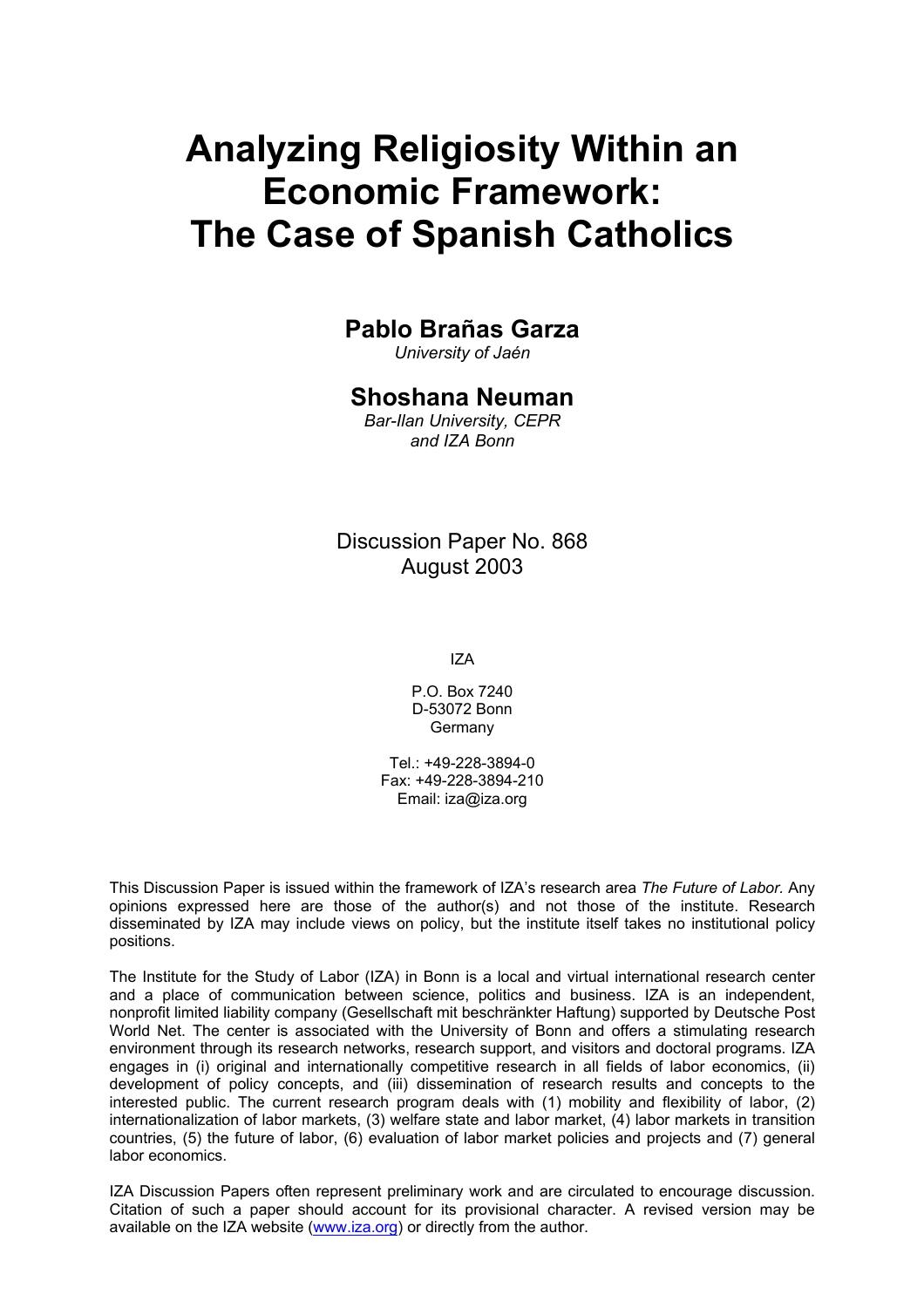IZA Discussion Paper No. 868 August 2003

# **ABSTRACT**

# **Analyzing Religiosity Within an Economic Framework: The Case of Spanish Catholics**

Using a sample of Spanish Catholics, we examined the level of religiosity (measured by beliefs, prayer and church attendance) and the relationship between religiosity and various socio-economic variables. An Ordered Logit estimation of religiosity equations showed that: women are more religious than men; religious activity increases with age; there is a (marginally) significant positive relationship between schooling and religiosity; religiosity is positively related to exposure to religious activity during childhood; and male religious activity is positively affected by marital status (being married to a catholic wife) and by the number of children at home. The results also demonstrate the importance of the "salvation motive" for the two genders and the presence of the "professional utilitarian motive" in male religious behaviour.

JEL Classification: Z12, I21

Keywords: religiosity, prayer, church attendance, education, Spain, Ordered Logit

Corresponding author:

Shoshana Neuman Department of Economics Bar-Ilan University 52900 Ramat-Gan Israel Tel.: +972 3 5318 393 Fax: +972 3 5353 180 Email: [neumans@mail.biu.ac.il](mailto:neumans@mail.biu.ac.il)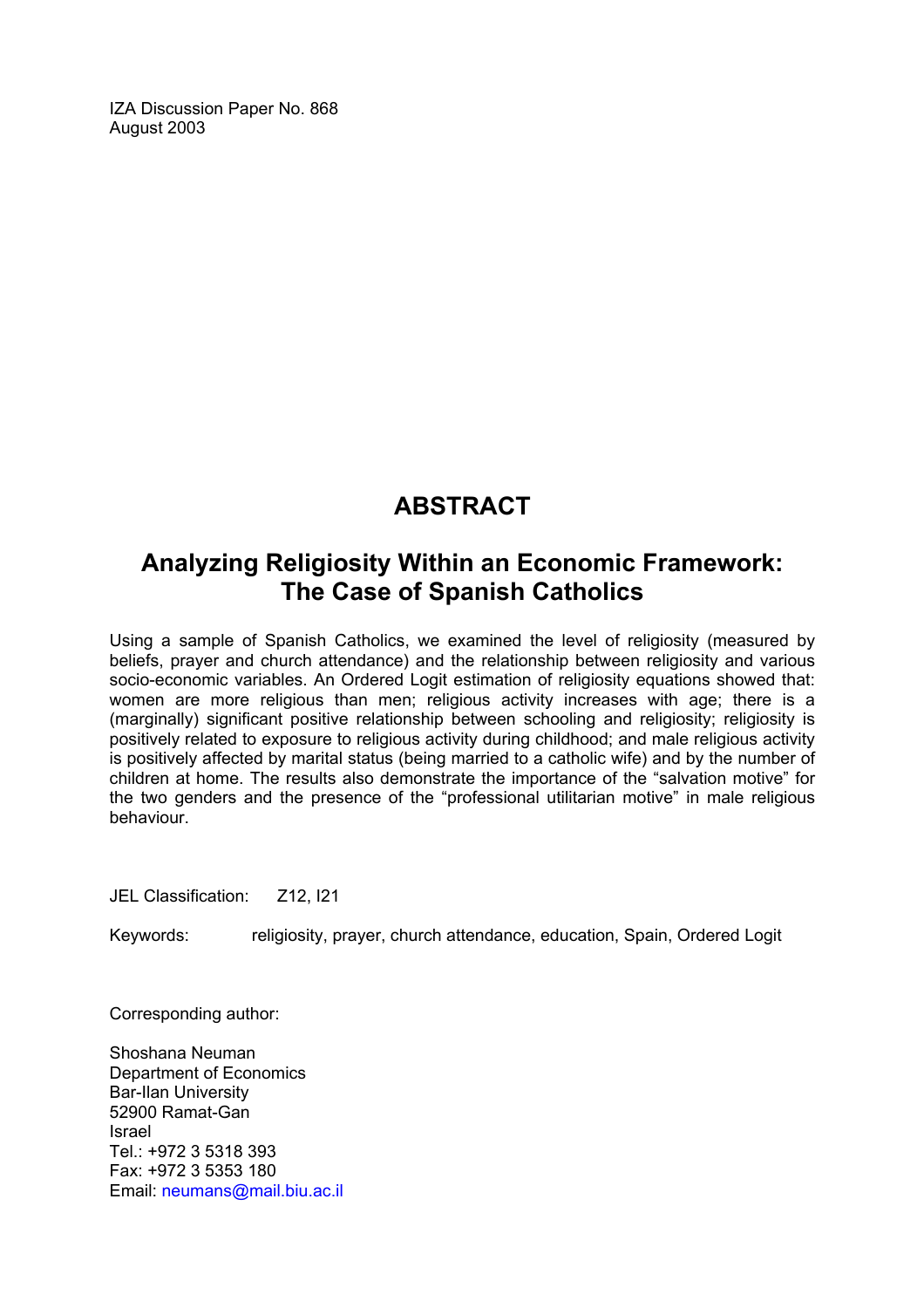#### **1. Introduction**

 This paper explores religious behaviour of a sample of Spanish Catholics, following Azzi and Ehrenberg's (AE's) (1975) pioneering model of religiosity and contributes to the comparative empirical literature in the economics of religion,

The great majority of the Spanish population is Catholic. According to data from the Spanish Bureau of Statistics, some 90% of the population are Catholics, about 1.5% have other religious affiliations and around 8.5% claim not to have any religion. These figures have been fairly stable since 1990.

 Many pupils in both the public and private Spanish education systems study "religion" at school as an optional course.<sup>1</sup> In 1999/2000, out of a total of 3.619 million students enrolled in the Spanish education system (from primary schools to universities), over two-thirds (68.6%) were enrolled in public schools, 23.6% in private Catholic schools and 7.8% in private non-Catholic schools. In the private Catholic schools, not surprisingly, almost all students (98.03%) chose "religion" as an optional course. However, in the non-Catholic private schools, 84.96% also chose to study "religion;" and while the percentage was somewhat lower in the public schools, it was still high at 70.58% (official website statistics). In a survey of 12-to-16- year old pupils, asked why they preferred to study religion, over 50% claimed it was because they were Catholics. Among the other answers were: "It helps to improve my personality" (7.2%); "My parents studied religion" (9.8%); "It has a cultural impact" (9.9%); and "I studied it before and liked it" (14%).

 Against this background of the Catholic affiliation of the great majority of the Spanish population and private schools, as well as the intensive study of religion in all schools, including the public education system, the following question arises: To what extent, if any, is this orientation reflected in the level of religiosity and religious beliefs?

<sup>&</sup>lt;sup>1</sup> The other option is to study "ethics".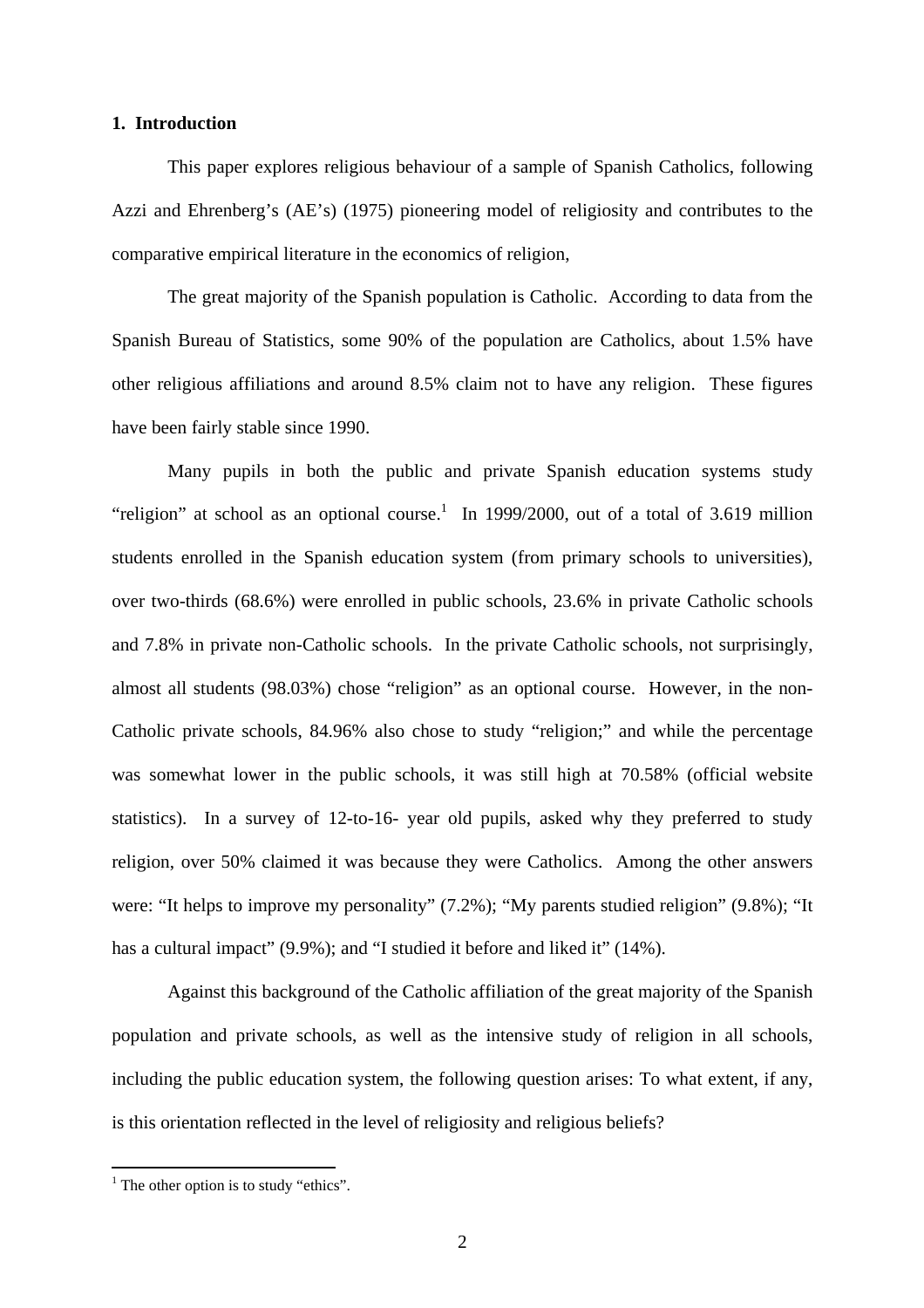Table 1 presents the data on beliefs in the representative sample used in our empirical study (see below). Respondents were asked about their beliefs in God, afterlife, heaven, hell and miracles. The results are shown separately for men and women. Women seem to exhibit significantly greater faith than men. The great majority of both men and women believe in God absolutely (67.72% men and 82.89% women). However, around 50% men either did not believe in or answered that they did not know about afterlife, heaven, hell and miracles. The pattern was significantly different for women: the majority believed in afterlife (55.05% 'absolutely' or 'more or less'), heaven (53.58%) and miracles (48.76%). The corresponding figures for men are: 41.68%, 37.10% and 33.36%. Both genders believed less in hell.

These data showing women to be more religious than men are in line with established findings in the psychology of religion (Beit Hallahmi, 1997), but the explanation for this is not clear.

Among the possible reasons are:

- Gender-based personality traits or, in economic terms, differences in taste for religiosity: women are more spiritual.
- Different socialization patterns females are expected to engage more than men in congregational activities and supportive and nurturing "religious work."
- In their maternal role, women are the main guardians of cultural norms and traditions (including religion).
- Employment and wage rates and, consequently, the opportunity cost of time, are lower among women than men. Therefore, women allocate more time to religious activity.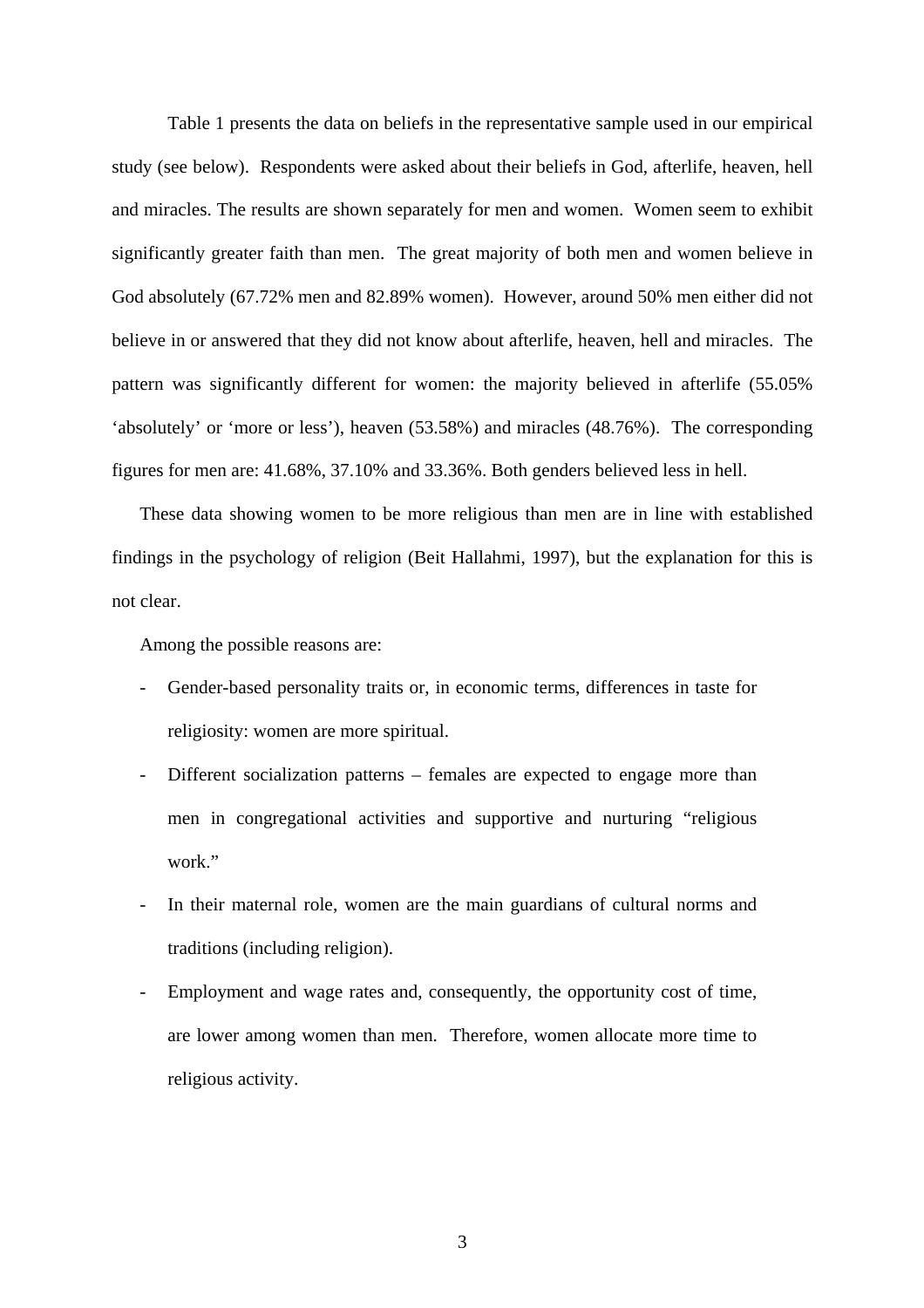To summarize, the Spanish are highly affiliated with the Catholic church. However, although the great majority study religion, many of them, particularly the men, are not strong believers in the basic Catholic postulates.

 A comparison of Americans and Spaniards gives the following unexpected finding: Although state and religion are separated and religion is not taught at school in the United States, Americans have stronger religious beliefs, particularly in God, than Spaniards. In a series of polls conducted over more than 50 years (since 1945; see Iannaccone, 1998), about 95% Americans professed belief in "the existence of God or a universal spirit" and a considerable percentage believed in heaven, hell and afterlife. The corresponding figures for the present Spanish sample are significantly lower. Religious beliefs in the United States were stable over the years. Church membership rates have been on the rise over the past 200 years and now exceed 60% (Iannaccone, 1998). Again, in the Spanish sample, attendance at church services is less frequent.

 This paper is structured as follows: Section 2 presents a brief review of the literature on the economics of religion; Section 3 describes the data set, including a descriptive summary of the sample statistics; The results are analyzed in Section 4; and Section 5 concludes.

#### **2. Background – Economic Analysis of Religion**

 Adam Smith (1965, first published in 1776) laid the foundations for the economic analysis of religion in the "The Wealth of Nations." According to him, the 'production' of religiosity is the same as that of goods, in the sense that, in churches, like firms, market forces operate; like the economy, religion benefits from competition; and, like producers, priests are motivated by self-interest.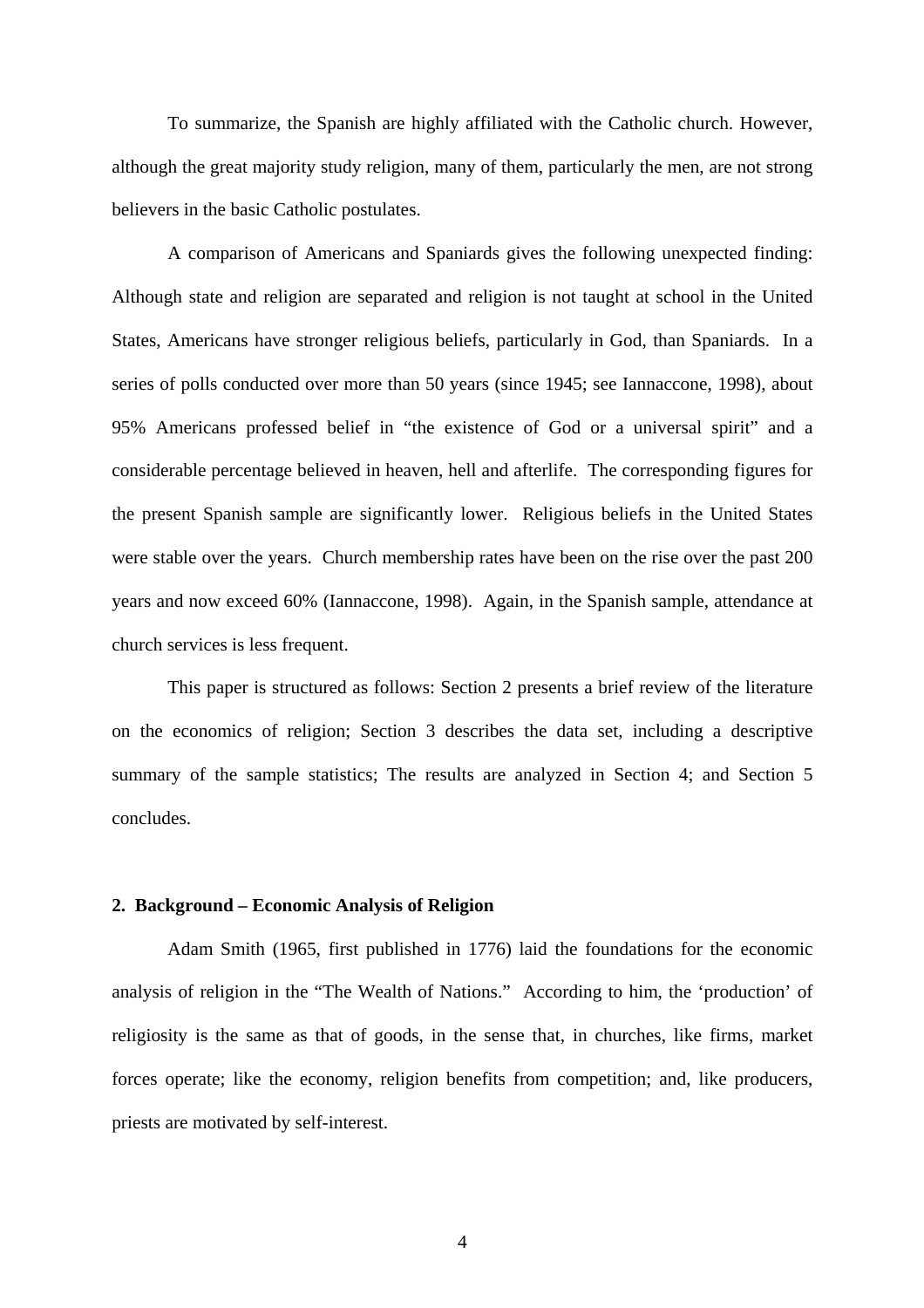Two hundred years later, Azzi and Ehrenberg (1975) were the first to claim that religious behavior is motivated by rational choice. In a series of papers, Azzi and Ehrenberg (1975), Long and Settle (1977), Ehrenberg (1977), Ulbrich and Wallace (1983) and Neuman (1986) extended the New Home Economics (NHE) approach, pioneered by Mincer (1962, 1963) and Becker (1960, 1965). The NHE introduced the concept that all goods and services can be produced in a household and cost and income effects apply to a broad range of topics. Azzi and Ehrenberg formulated and empirically tested an economic theory of "religiosity" in which time devoted to religious activities is looked upon primarily as an investment in an expected stream-of-consumption benefit in an after-life (the "salvation motive"), with subsidiary contributions by the "consumption motive" (whereby individuals derive current satisfaction from religious practice either due to their inherent religious beliefs or for purely social reasons) and the "social-pressures motive" (participation in religious activity may enhance the prospects for business success). The first above-mentioned motive would be expected to lead to a positive relationship between age and time devoted to religious activity. This is because concentrating after-life investment in the later stages of the life-cycle would keep investment costs low since such individuals are temporally closer to the time when benefits would be expected to accrue. Moreover, since the possibility of death is an increasing function of age, individuals would tend to increase the amount of time spent in religious activity with age. Not only would those believing in after-life increase investment in religiosity with age, but risk-averse individuals who are unsure whether there is an afterlife might also do so (Rodero and Brañas, 2000). The second motive, which links religiosity with social behavior, subsequently led to club models of religion. Examples of such studies are: Sullivan (1985), Wallis (1990), Chiswick (1991) and Iannaccone (1992).

The third motive is utilitarian or materialistic behavior, in the sense that churches are meeting places where people interact with others, and thereby these places might serve to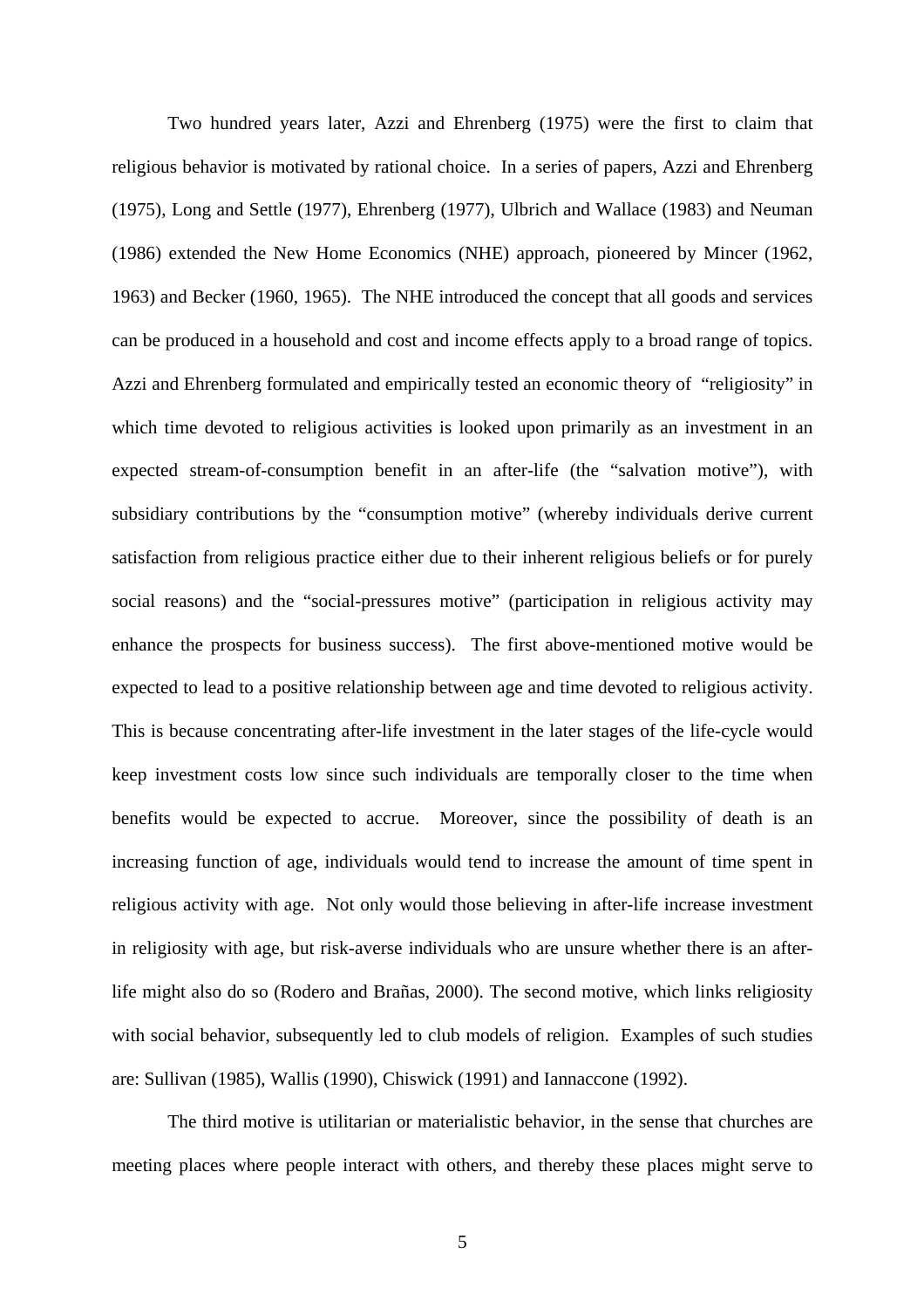increase their career opportunities. Church attendance is one of many ways of building social capital (Sacerdote and Glaeser, 2001). This motive should be more dominant among working-age males and among highly educated individuals with more demanding careers.

While the last two motives offer a rationale for public religious behavior (such as church attendance), they do not explain private acts of religion, such as prayer, where only the "salvation motive" is relevant.

The main thrust of the literature in this field relates to empirical testing of AE's basic model rather than its theoretical extensions (Examples are: Neuman (1986), and Grossbard-Shechtman and Neuman (1986) – using Israeli data; Sullivan (1985) – using data for California; Barro and McCleary (2002) - using an international panel).<sup>2</sup> The present paper also follows these lines.

While these papers focus on the demand for religiosity (by individuals or households) an alternative approach emphasizes the supply of religion by religious organizations. Religion is considered a market producing religious goods. Papers in this set address problems such as "free-riders" in religious clubs (Iannaccone, 1992); marketing strategies in religious firms (Dolin, Slesnick and Byrd, 1989; Sawkins and Paterson, 1996); monopolistic attitudes (Ekelund et al., 1996; Raskovich, 1996), monopolistic competition (Rodero and Brañas, 2000); profit-maximizing behavior (Iannaccone, 1998), and efficient financing of churches (Olds, 1994).

#### **3. Testable Hypotheses**

 $\overline{a}$ 

 The theoretical models of religiosity presented by AE (1975), Neuman (1986) and Grossbard-Shechtman and Neuman (1986) are extensions of the seminal work of Mincer and

<sup>&</sup>lt;sup>2</sup> Rodero et al. (2002) is a rare example of a theoretical extension of this model. Neuman (1986) and Grossbard-Shechtman and Neuman (1986) present theoretical insights along with empirical testing.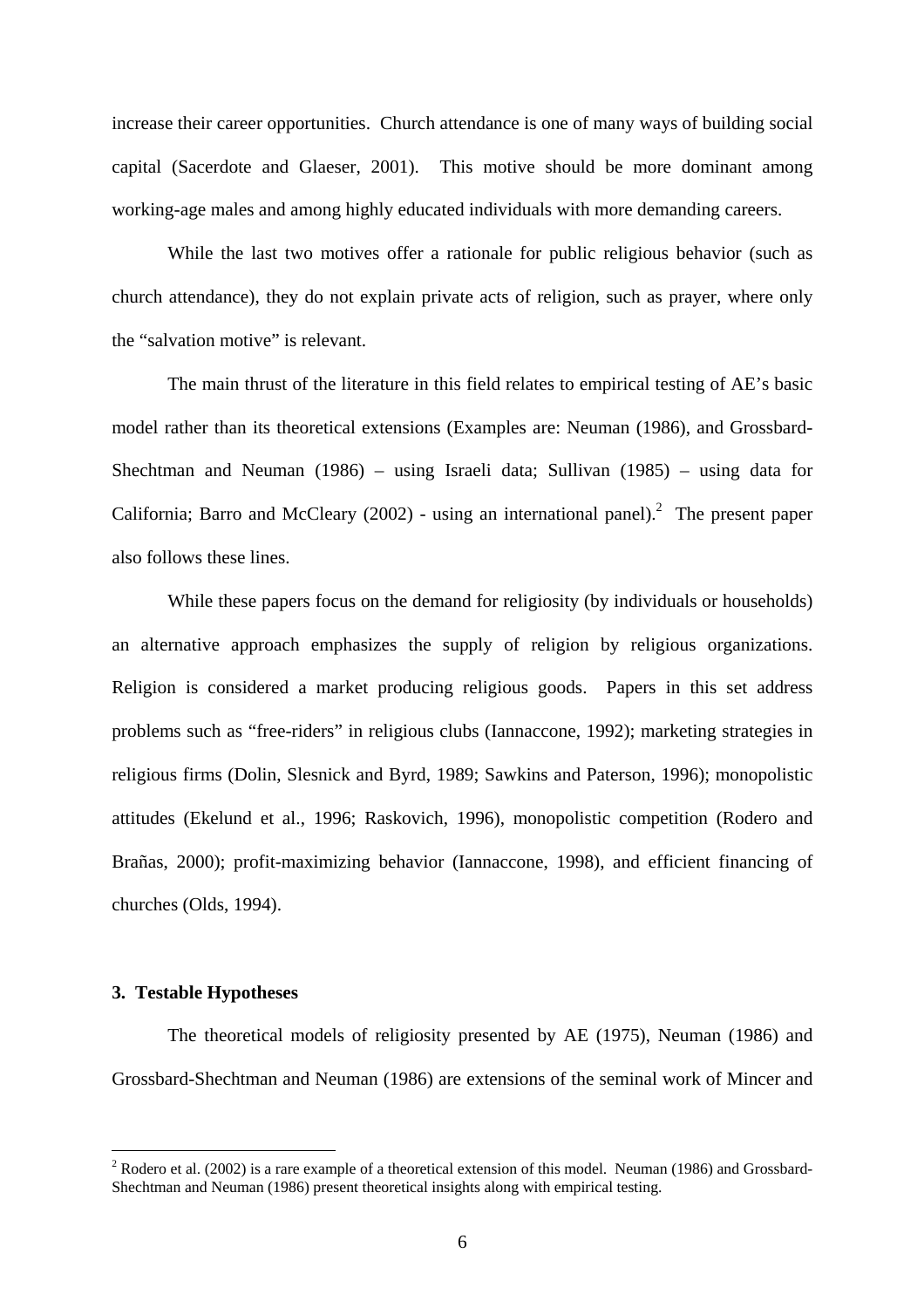Becker on time allocation in the household. Here time (and money) are allocated to religious activity. Several testable hypotheses can be derived from these models.

- (1) *Gender Differences*: *Men are expected to allocate less time to religious activity than women* because they have a higher opportunity cost of time, due to higher labor force participation rates and higher wages. Women probably also have more taste for religiosity as indicated by different belief patterns (Table 1). Possible gender differences on various variables are discussed below.
- (2) *Schooling*: The predicted effect of schooling on time devoted to religious activity is ambiguous. On the one hand, a negative effect would be expected – since the number of years of schooling proxies the cost of time, and economic theory predicts a negative relationship between the cost of time and the consumption of time-intensive goods, such as religious activity. A negative coefficient is also predicted by the "secularization thesis", according to which individuals become less religious and more sceptical of faith-based approaches as they acquire more education. This hypothesis dates back to Weber (1930). It is in accordance with Hume (1993, first published in 1757), who claimed that religion is based on irrational human fears and anxieties. He viewed religion as a mechanism used by people to ward off forces, that can't be explained rationally. Thus, the more educated and scientific people become, the more they would be inclined to reject beliefs reflecting superstition and supernatural forces. As the prominent sociologist Cerhard Lenski (1963) claimed, "… religion in the modern world is merely a survival from man's primitive past, and doomed to disappear in an era of science and enlightenment". The secularization hypothesis remains controversial (see: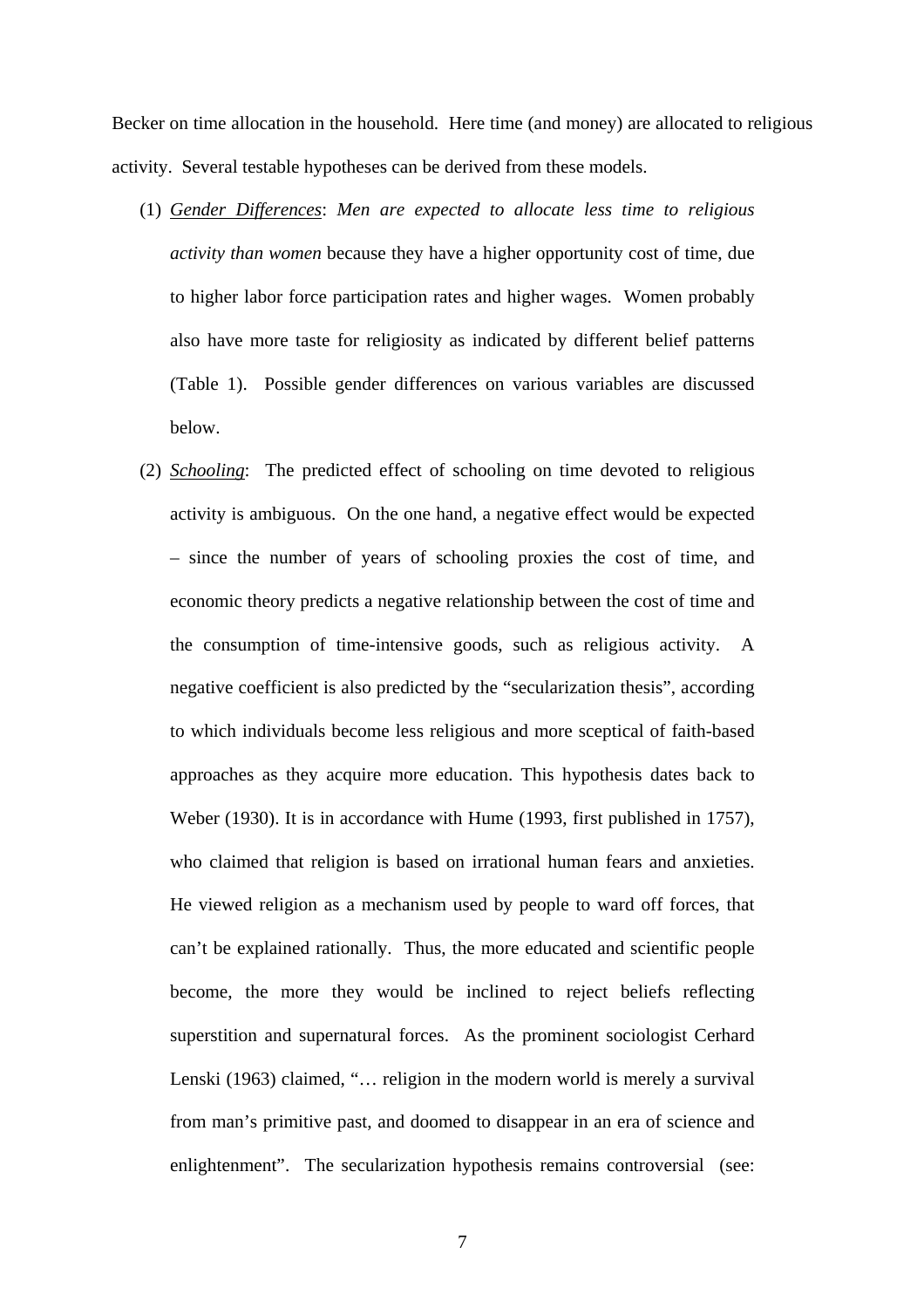Finke and Stark, 1992; Iannaccone and Stark, 1994). Other theories predict a positive effect of schooling on religious activity. According to Sacerdote and Glaeser (2001), education increases the returns from networks and other forms of social capital. Hence, more educated people would participate more in group (including church) activities. Church attendance is one of many ways of building social capital. This explanation, which is similar to AE's social motive, would only be expected to be relevant for participation in mass. Barro and McCleary (2002) offer a different explanation, claiming that both religious belief and scientific work require a considerable degree of abstraction. Thus, more highly educated people who are more capable of abstract and scientific thought, would also be more able or willing to use such reasoning to support religious beliefs.

Thus, there is no clear-cut hypothesis regarding the effect of schooling on religious activity. However, all other things being equal, we would expect *a higher coefficient of schooling in participation in mass equations*, which would be *more pronounced for men*, among whom the network effect is expected to be more prominent than for women.

(3) *Age*: *A positive effect of age on time spent on religious activity (if the wage rate is controlled for) would be expected* either due to habit formation (Neuman, 1986); concentrating afterlife investments in the later stages of the life-cycle (AE's salvation motive); or the cohort effect of decreasing tastes for religiosity over time (Ulbrich and Wallace, 1983). The social-network utilitarian effect should be evident mainly at the prime working age and predominantly among men, leading to high participation rates in mass among males in this age group.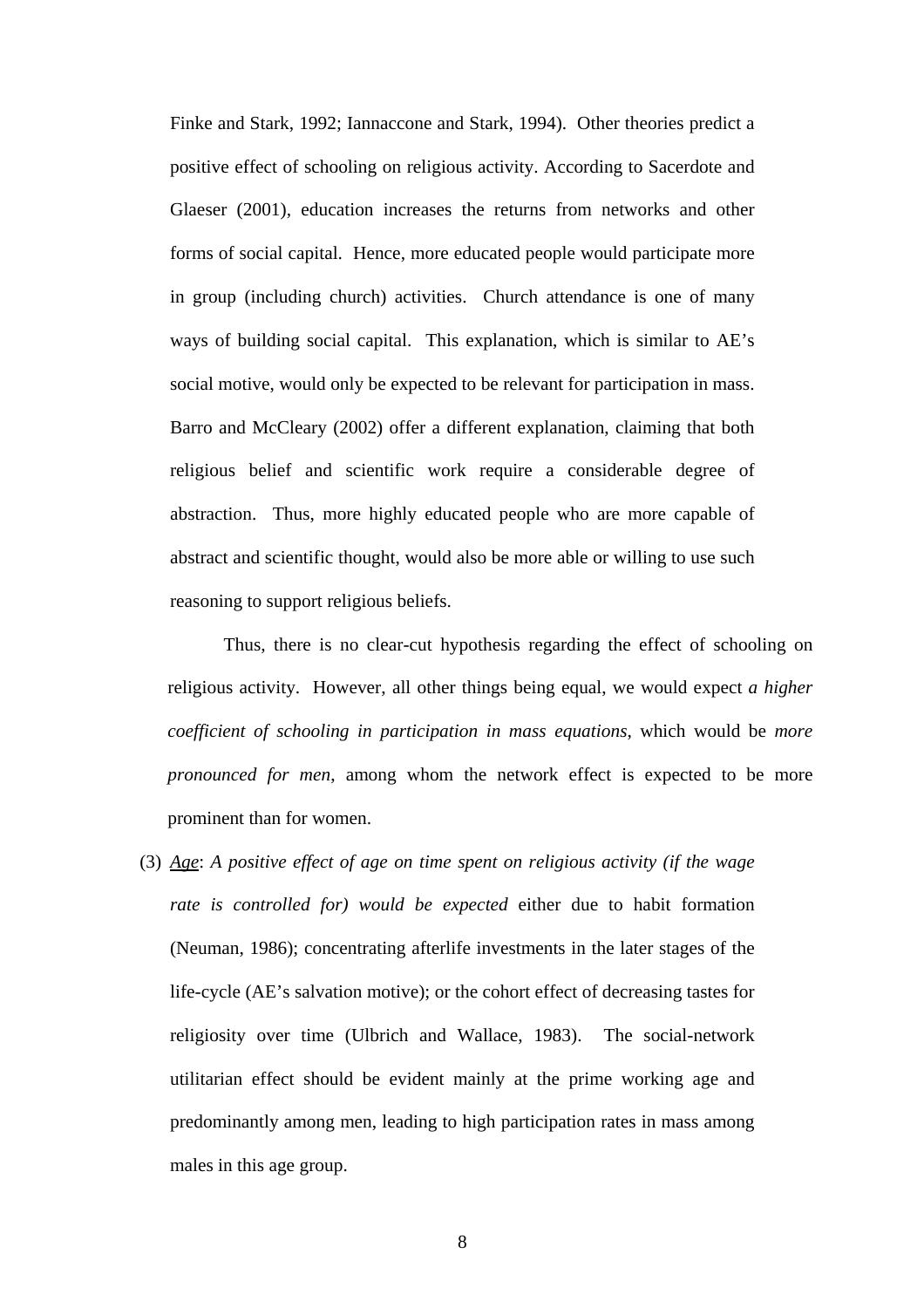*If the wage rate is not controlled for (to allow for changes in wage with advancing age), the age profile for religious activity is U-shaped*, with a minimum point at the age at which wages reach a maximum and the opportunity cost of time is maximized (Azzi and Ehrenberg, 1975; Neuman, 1986).

(4) *Marital Status*: *The individual's religious activities are likely to be positively related to marital status (and duration) and to the spouse's religiosity. This positive relationship between spouses' religious activity is expected to be strongest amongst educated people.* This hypothesis is presented in Grossbard-Shechtman and Neuman (1986) and explained as the result of a process of investment in the partner. Such investment could be direct through formal or informal religious teachings, or indirect in the form of encouragement and making time available for religious practice. The level of such investment would be positively related to the duration of marriage, to the investor's religiosity level and to the spouse's education.

An alternative explanation for the above mentioned positive relationships could be a tendency for positive sorting. Religious partners may select each other to avoid potential conflict over values and marriages of such similar partners may last longer.

- (5) *Number of Children*: We would expect *a positive relationship between the number of children at home and religious activity*, reflecting the parents' desire to instill religious heritage and values in the younger generation. This would be more pronounced in public religious activities.
- (6) *Exposure to Religious Activity*: *Children exposed to religious practices*, either directly (by participating in prayer or mass) or indirectly by the personal example of their parents, *would be expected to be more religiously active*

9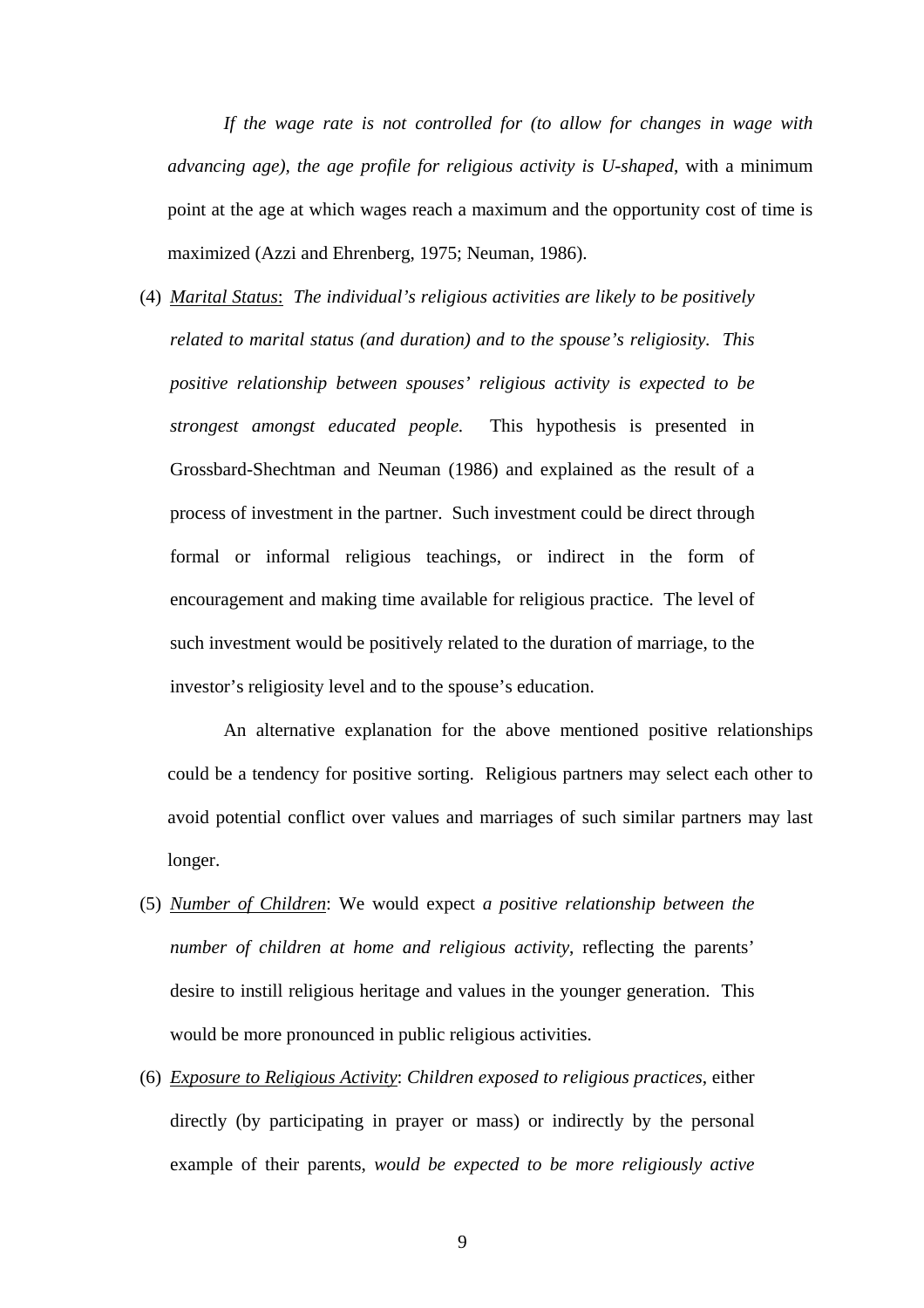*when they grow up*, leading to inter-generational transmission of religious practices and values. If girls are closer to their mothers and boys to their fathers, women would presumably be more influenced in this respect by their mothers and men by their fathers.

#### **4. Data**

 $\overline{a}$ 

 The database used in the present study was collected in 1998 by the Centro de Investigaciones Sociológicas CIS (Center for Sociological Research, Spain) under the *International Social Survey Program: Religion,* supported by UNESCO (CIS code #2301), based on personal interviews. A total of 2488 interviews were carried out in cities or urban cores in all 47 Spanish provinces. After removing those with missing responses, 1361 valid (from 765 women and 590 men) questionnaires remained.

Almost 100% respondents were Catholics and had Catholic spouses. However, they differed in level of religiosity, in terms of prayer habits and participation in mass. Women were more religious than men in both these dimensions of religiosity – mainly in prayer. On a scale from 1 to 10 (from 1 - never prays to 10 - prays once every day), the mean for women was 6.5 with a standard deviation of 3.2 and 4.8 for men (with the same standard deviation).<sup>3</sup> Men and women were more similar in their participation in mass: on a scale from 1 to 6 (from  $1$  – never participates to  $6$  – participates every week): women had a mean of 3.7 and men 3.1 (both with the same standard deviation of 1.8). These gender differences can be explained by different tastes for religiosity, differences in socialization and/or lower cost of time among females. Women work less, are at home more and, therefore, spend more time in prayer and also in church attendance. The difference is smaller for the latter since men place more value on the social and career opportunities provided by church attendance.

 $3$  We treated both of these as continuous variables, implicitly assuming equal distances between successive values. We could have used the relative frequencies of dummy variables for the different levels, which would have been more accurate but would have given too many data rather than one central value.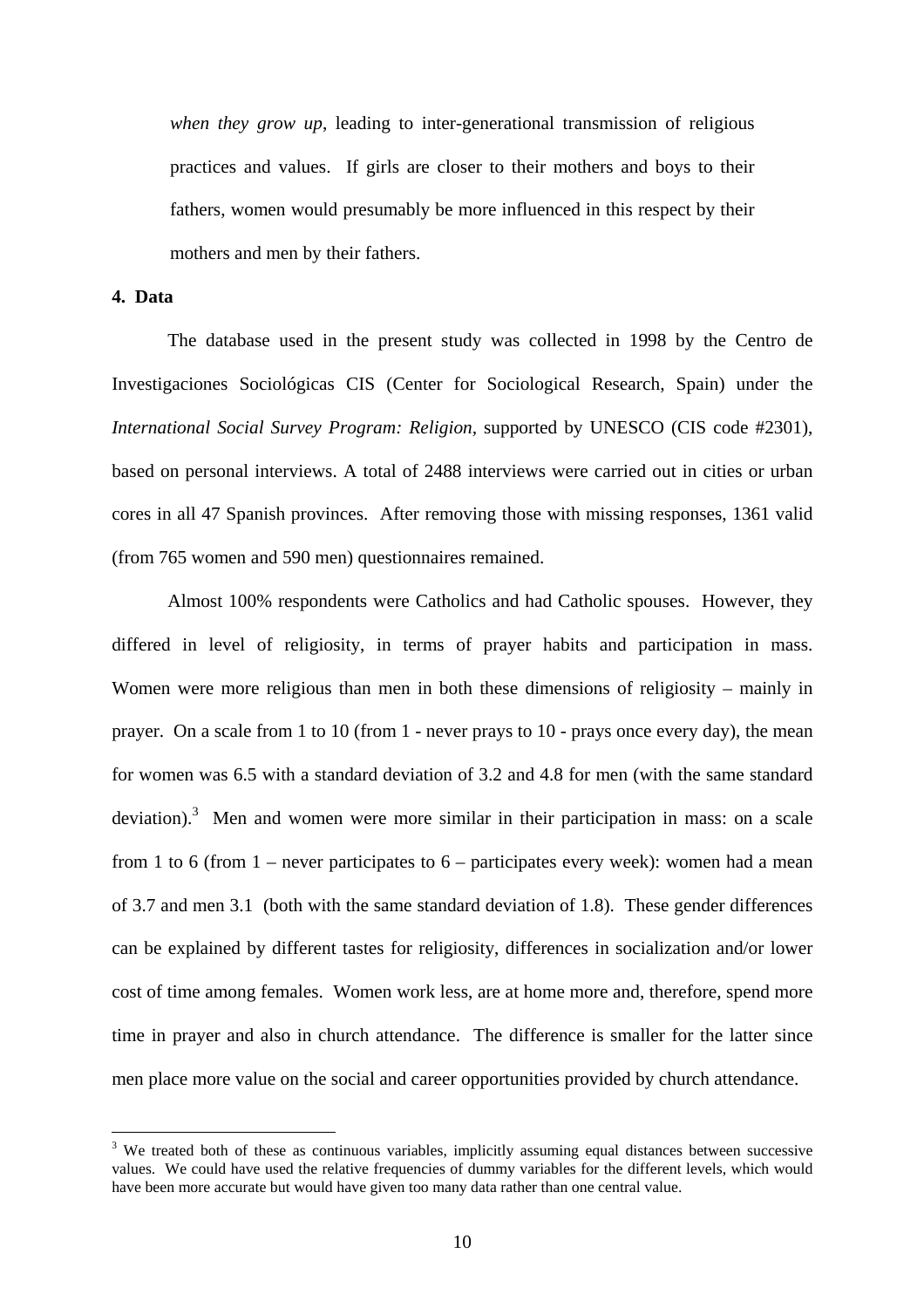Sample characteristics are presented in Appendix Table 1, followed by a brief description.

#### **5. Estimation of Religiosity Equations**

 $\overline{a}$ 

As noted above, the great majority of Spanish men and women believe in God and a significant proportion participate in prayer and mass. To what extent is religious behaviour related to socio-economic variables, such as gender, schooling, age, income, number of children at home and religious exposure during childhood (up to the age of 12)?

To test our hypotheses and answer these questions, we estimated "religiosity equations". The dependent variable is religiosity level, proxied either by prayer or participation in mass, and the independent variables include the set of socio-economic variables listed above. Two alternative religiosity equations were estimated: an ordered logit and a two-outcome logistic model. Ordered logit models are used to estimate relationships between an ordinal dependent variable and a set of independent variables. Such a model is appropriate because both our alternative dependent variables are categorical and ordered from low to high (prayers: 'never prays' to 'once a day' – 10 categories; mass: 'never participates' to 'every week' - 6 categories). The two-outcome logistic model, with an arbitrary dichotomization<sup>4</sup>, simplifies the results but uses less information and, therefore, is less suitable. The Ordinary Least Squares, which treats the ordinal variable as continuous, is another, even less appealing alternative. The problem is that the gaps between successive values are not equal and, therefore, changing labeling (e.g., to 20 for 'prays every day') would give different results.

 $4$  For example: The dependent variable 'prayer' took on the value 1 if the answer was greater or equal to 6 (in a range of 1-to-10) and 0 otherwise. The dependent variable 'mass' took on the value of 1 if the answer was greater or equal to 4 (in a range of 1-to-6) and 0 otherwise.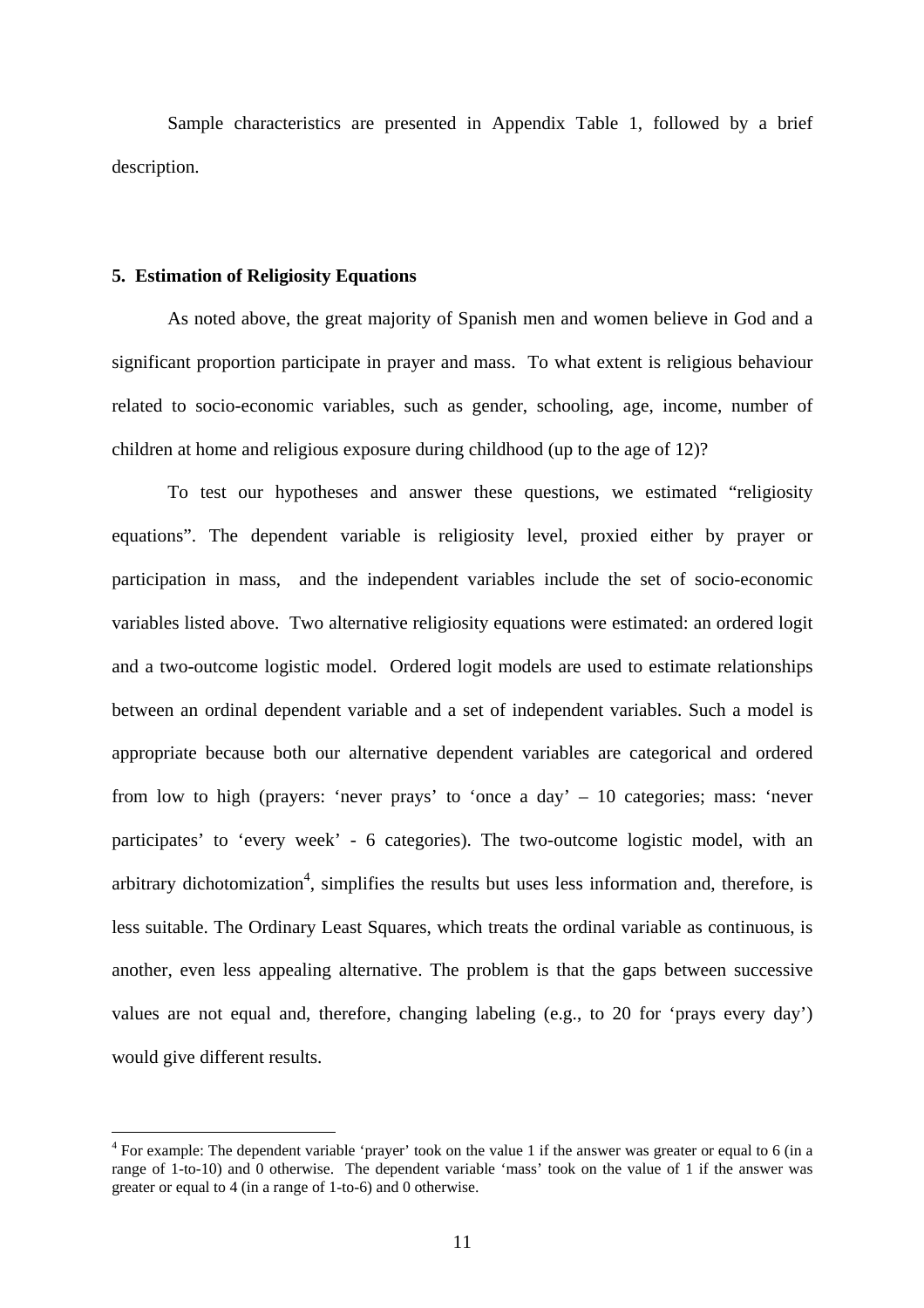Table 2 presents the results of the Ordered Logit regressions,<sup>5</sup> whereby an underlying score is estimated as a linear function of the independent variables and a set of *cut* points. The probability of observing outcome *i*, which corresponds to the estimated linear function, plus a random error, is within the range of the cut points estimated for the outcome:

 $Pr(\text{outcome}_i = i) = Pr(k_i - 1 < \beta_1 x_{1i} + \beta_2 x_{2i} + ... + \beta_k x_{ki} + u_i \le k_i), i = 1... I$  where  $u_i$ is assumed to be logistically distributed. In either case, the coefficients  $\beta_1, \beta_2, ..., \beta_k$  along with the cut points  $k_1, k_2, ..., k_{I-1}$ , are estimated, where *I* is the number of possible outcomes and  $k_0$  is taken as  $-\infty$  and  $k_i$  as  $+\infty$ .

The coefficients of the Ordered Logit estimation cannot readily be interpreted, but could be the estimated marginal effects of each variable on the unobserved latent variable from which the ordered outcomes are derived. However, such marginal effects include normalizing the error variance, which is not identified, to 1.

Regressions were estimated for men and women separately and also for the combined sample. The regression of the pooled sample includes, in addition to the socio-economic variables listed above, also a dummy variable for males and interactions of 'male' with all explanatory variables. This enables us to test the significance of the differential gender effects. Unlike most empirical studies on religiosity determinants (proxied by church attendance), we have data on two different measures of religiosity: (i) Frequency of participation in mass (6 categories) and (ii) Frequency of prayer  $(10 \text{ categories})^6$ . The first is a public activity, for which social and utilitarian motives are relevant, while the second is conducted privately at home and only reflects AE's salvation motive. Comparing the effects

 $<sup>5</sup>$  We also tried a simultaneous model, in which religiosity level, years of schooling and number of children (at</sup> home) were treated as simultaneously determined endogenous variables, the coefficients of the religiosity equations were only marginally affected.

 $6\,\text{We}$  also experimented with the sum of these two activities, however, the results of this regression equation did not add any interesting information.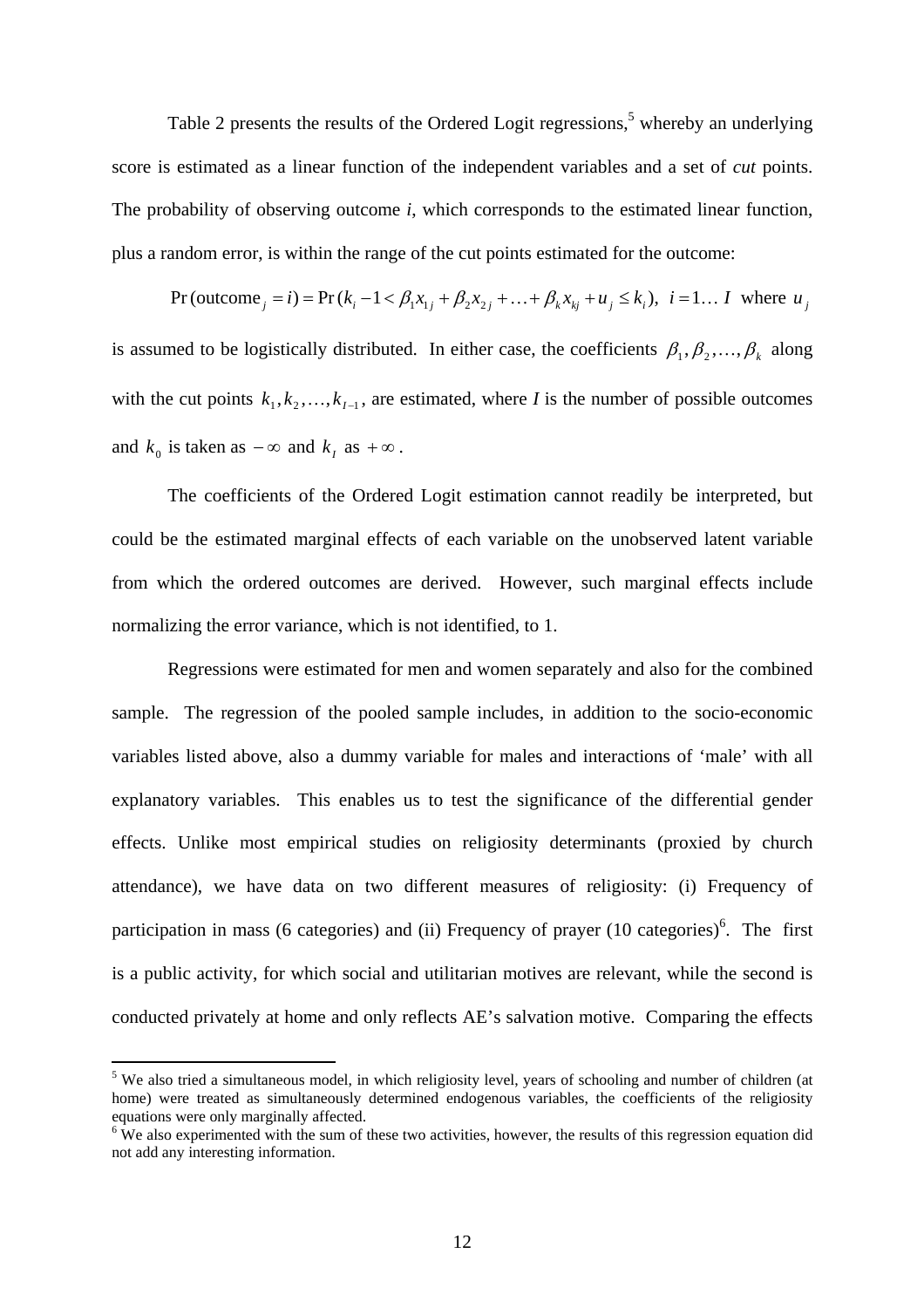of various socio-economic variables on these two different dimensions might improve our understanding of religious behaviour. We did not have any data on church contributions or other expenses associated with religiosity, and, therefore, could not examine this aspect and the trade-off between time and money allocated to religious activity.

We now turn to the effects of various explanatory variables on religious activity, namely, gender, age, schooling, marital status, number of children, and exposure to religious activity during childhood (personal and family monthly incomes had no significant effects on any equations and were therefore dropped).

*Gender*: As the equation for the joint sample indicates, men pray less (with a coefficient of  $-0.825$ ) and participate less frequently in mass (with a coefficient of  $-1.107$ ).<sup>7</sup> These findings support our first hypothesis. Higher church attendance among women is found in numerous other studies (e.g., Azzi and Ehrenberg, 1975; Ulbrich and Wallace, 1983; Iannaccone, 1998). Gender might also affect the magnitude (and direction) of various socioeconomic variables. This is indicated by interaction terms and is discussed below.

*Age*: Both types of religious activity basically increase with age, for both genders. A major increase is evidenced over the age of 60, when opportunity time costs are low and, more importantly, the salvation motive is expected to be more dominant. Cohort effects might also be at work. Our data set did not include any information on wage rates. Years of schooling are a partial proxy for this missing variable and, therefore, our regressions only partially control for the wage rate. When we experimented with personal or family monthly income as explanatory variables, we found that the coefficients for these variables were not significant.<sup>8</sup>

Only Neuman (1986) used a more informative and detailed religiosity measure, surveying information on number of hours per year devoted to a series of religious activities. 7

<sup>&</sup>lt;sup>7</sup> When interaction terms are not included the coefficients are  $-1.011$  (t=9.99) for prayer and  $-0.716$  (t=6.93) for church attendance. The difference between men and women is now more pronounced for prayer. In the case of church attendance, the social and practical motives, that are expected to be more important for men than women, reduce the difference between the genders.

<sup>&</sup>lt;sup>8</sup> This might be a result of the inaccurate measure of wage rate (proxied by income intervals). .Also, when income is included the number of observations drops significantly due to many missing values.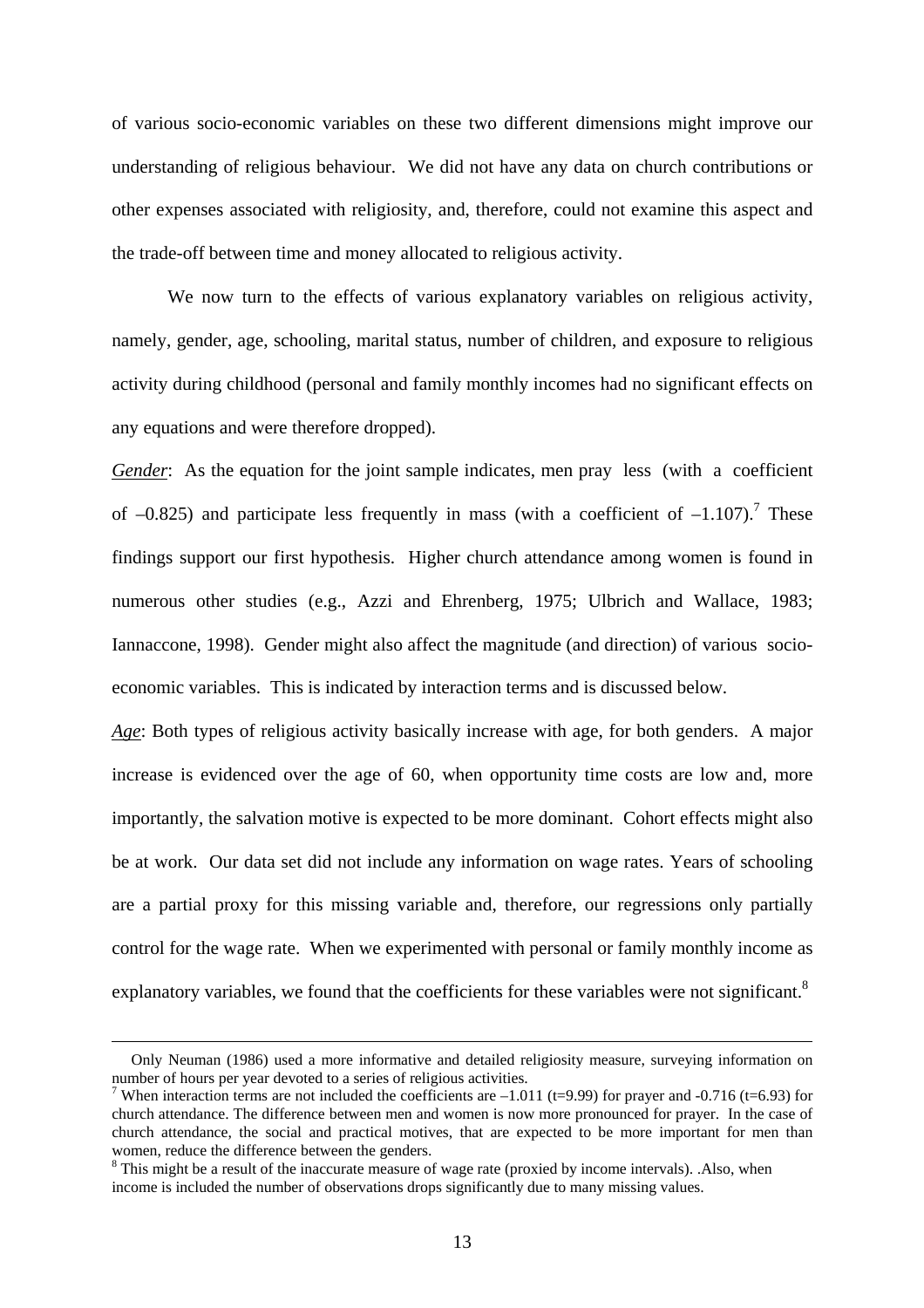The AE model predicts declining religious activity at younger ages, when wages rise most, leading to a U-shaped age-religiosity profile (if the wage rate is not controlled for). This was found in some empirical studies (e.g., Neuman, 1986). One of our regressions, namely the regression of participation in mass for men, also indicates this pattern. Going from the 31-to-45 to the 46-to-60 age group, we observed a decline in mass participation, in contrast to a steady increase with age in all other regressions.

A comparison of age profiles by gender, shows that female profiles are steeper than the male profiles for both prayer and mass and participation, i.e., the increase (as age advances) is faster for women. However, as regressions (5) and (6) demonstrate the differences are significant for 2 out of the 6 time points (prayer – over 60; mass participation  $-46$  to 60).

*Years of Schooling*: The effect of schooling is positive and marginally significant (at  $\alpha$  = 0.10) for women and for men's participation in mass.<sup>9</sup> Years of schooling have no significant effect on men's prayer. Our hypothesis (2) would predict an ambiguous result due to the conflicting effects of schooling. In the case of male public activity, the network effect dominates, leading to a positive effect that does not exist for prayer. The results in the literature are also mixed. Ulbrich and Wallace (1983) and Iannaccone (1998) found, using US data, that education is generally a positive predictor of religiosity. Barro and McCleary (2002), had similar results using an international data set.

In a sample of Israelis, Neuman (1986) found a negative effect of schooling on time devoted to religious activity among Jewish males. The different empirical result might stem from a better definition of the dependent variable. A possible major shortcoming with the available empirical studies is the lack of a measure for time spent by individuals on religious

 $9^9$  To test for a non-monotonic effect of schooling we added schooling squared as an independent variable. The coefficient of the squared variable was insignificant and was therefore omitted.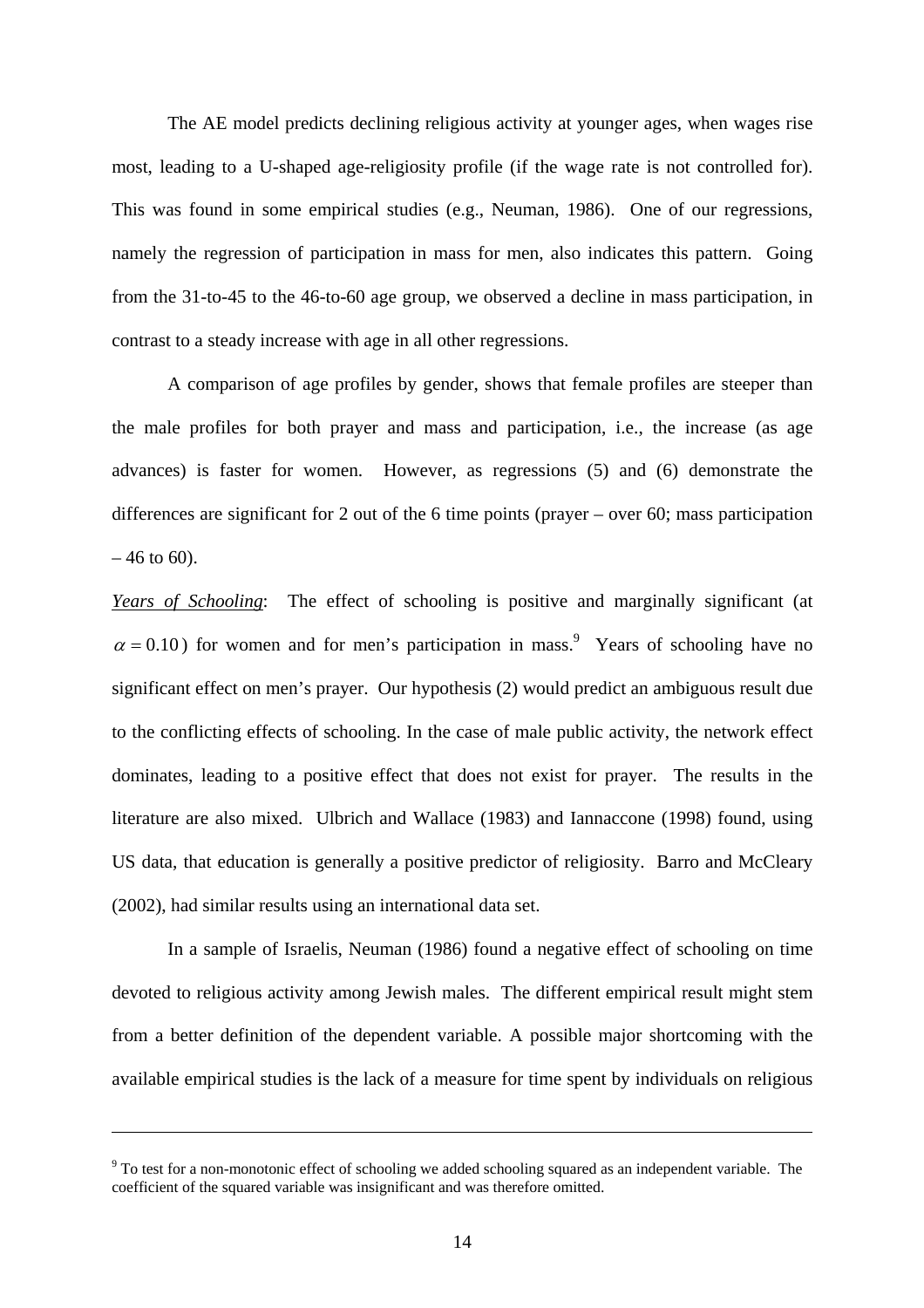activities – a potential serious lacuna, given that the models set out to explain precisely this variable. Instead, the use of partial proxy measures (usually frequency of church attendance and, in our case, also of prayer) raises questions about the generality of the results, particularly since such proxy measures represent only one dimension of religiosity. Neuman (1986) used time allocated to religious activity as a measure of time, which conforms more closely to the dependent variable specified in AE's theoretical model. This was measured by the total number of hours per year devoted by respondents to various religious activities. Using this as the independent variable, she found a *negative* effect of education on time allocated to religious activity.

Another possible reason for the marginally positive (or lack of significant) relationship between education and religiosity in Spain, compared to the negative relationship in Israel, might be the different structures of the education systems. In Israel, there is a basic conflict of interest between formal secular education and religion. The more religious sectors tend to avoid formal education. By contrast, in Spain, the formal education system was originally developed by the Catholic church. All private universities and most private high schools are Catholic. They are known for their excellence and entrance is limited to the best students, often from wealthy families. These private schools are also more successful in inculcating Catholic values. Religion is an optional subject even in public schools. Moreover, under Franco's dictatorship (until 1975), when many of our respondents were at school, Catholic religious studies were compulsory in both the private and public education systems. This strong relationship between Catholicism and education most probably explains the observed positive (or lack of significant) effect of education on religiosity in our Spanish sample.

*Marital Status*: To test our hypothesis on the positive effect of a religious spouse on the individual's religious behavior we used an interaction term married\*spouse catholic. Our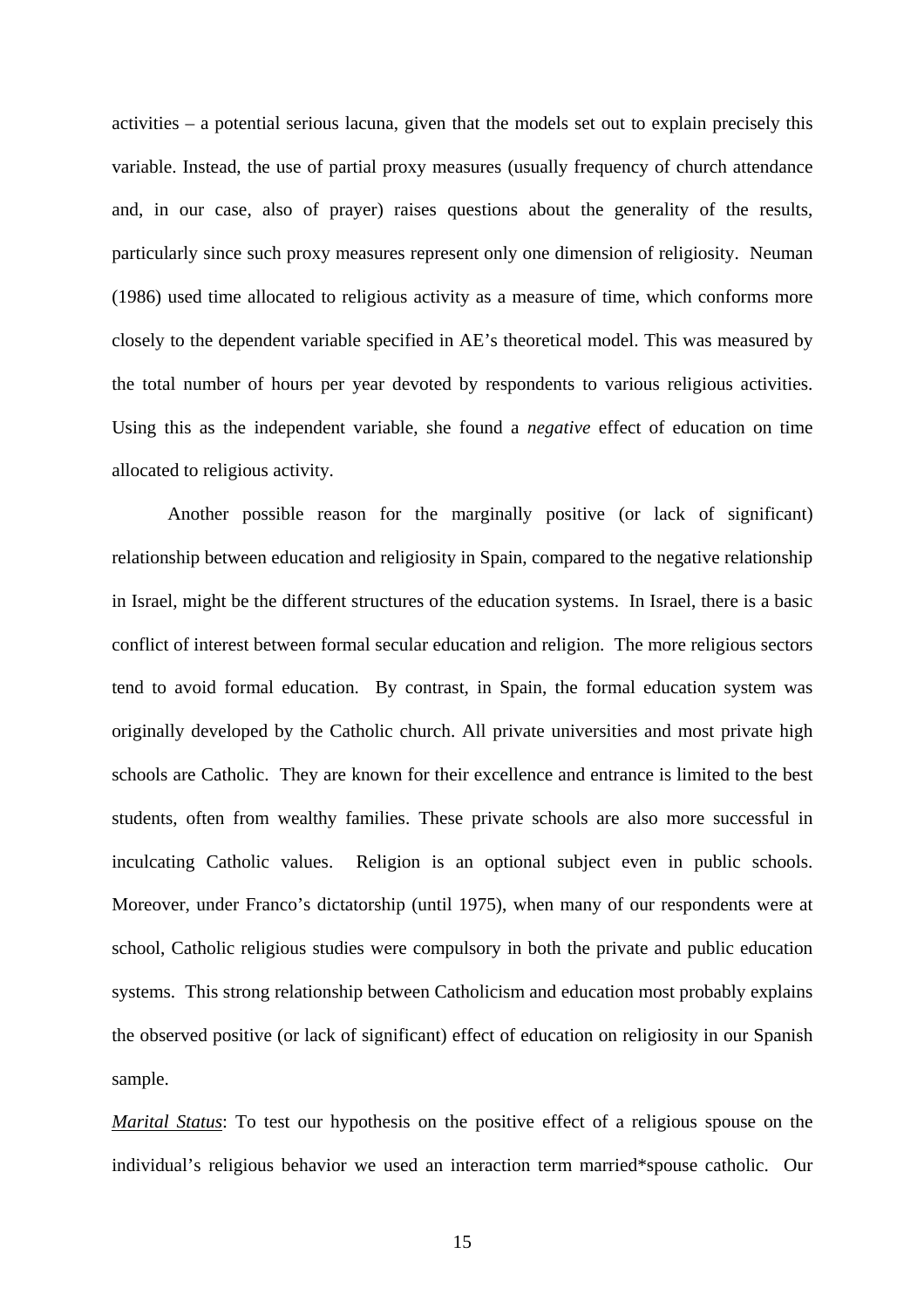data set does not provide information on the spouse's religious activity (prayer and mass participation) and we therefore used the catholic denomination as proxy for a higher level of religiosity. Lack of data on duration of marriage did not allow us to check whether this positive relationship grows with marriage duration.

 Another, indirect proxy for level of religiosity is gender. Women in our sample are more religious than men and we would therefore expect to see a stronger positive effect of the wife on her husband than the other way.<sup>10</sup>

 As the results in Table 2 indicate, a catholic wife has a substantial positive effect on the husband's participation in mass  $(0.798, t=3.73)$  and a marginally significant positive effect on time her husband devoted to prayer  $(0.338, t=1.63)$ . Catholic men, do not affect the wife's religious behavior. Women married to catholic men, neither pray more nor participate more in mass compared to women who are not married or are married to men who are not catholic. As expected, we therefore observe a gender difference in the cross effect on religiosity of the spouse. This is also indicated by the pooled regression where only male\*married\*spouse catholic was significant.

 The effect of a catholic spouse was not significantly stronger for more educated individuals.<sup>11</sup> Our hypothesis (4) is therefore partially supported. We do find a cross-effect, only for men affected by women but this effect is not enhanced by the respondent's educational level.

*Number of Children*: The number of children at home had a positive significant effect on male mass participation and no significant effects in all other cases. Men from families with

 $10$  Gender differences might have alternative explanations as well, such as: women invest more in their partners than men in their wives; women are morally superior over them (see, Cameron, 2001).

<sup>&</sup>lt;sup>11</sup> The interaction term married\*spouse catholic\*schooling was insignificant when added to regressions (1) – (4). Also, the coefficients of "married" and of "spouse catholic" were insignificant and were therefore omitted.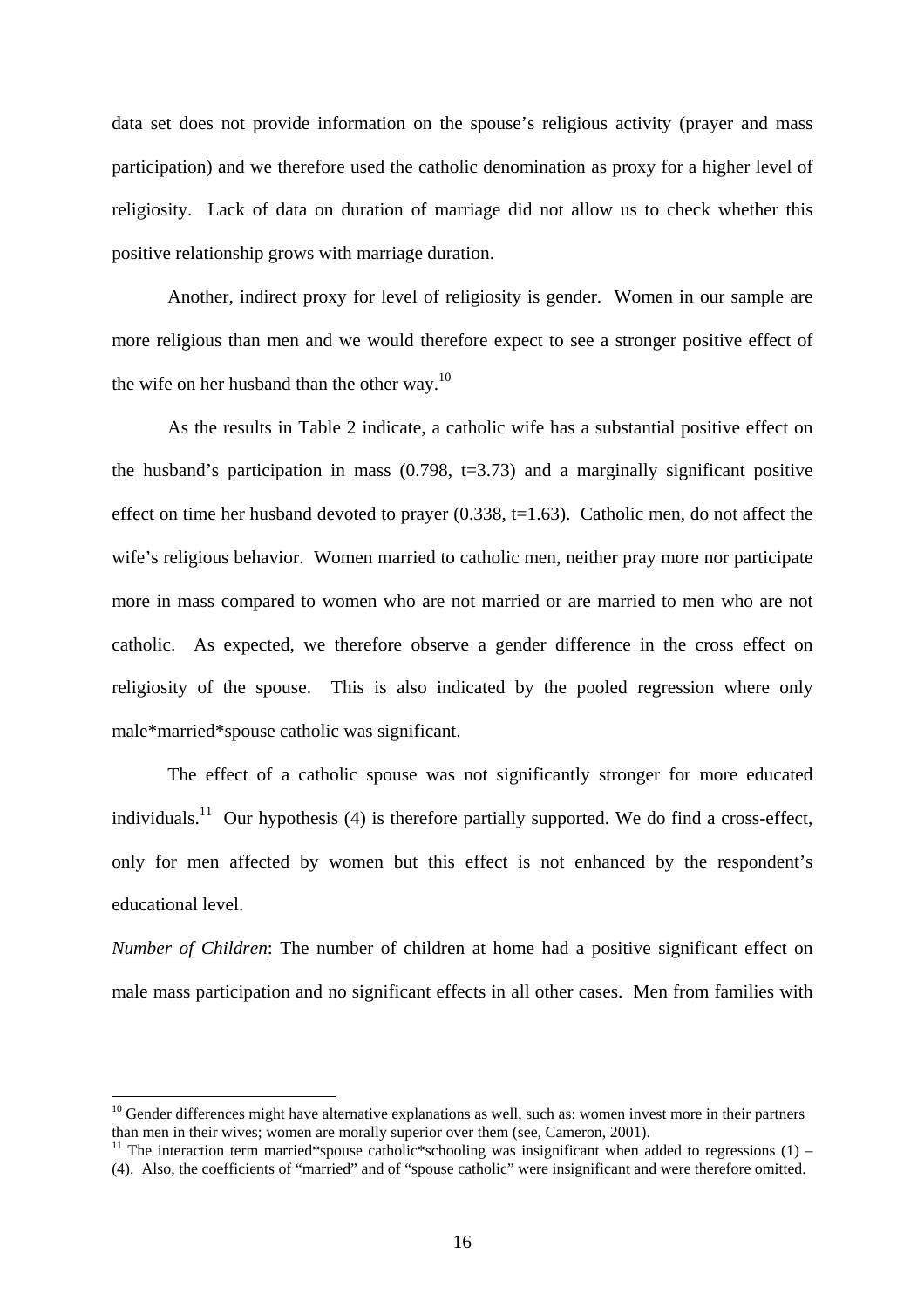more children at home went to church more frequently (often with the children, in whom they wish to inculcate these values). This partially supports our hypothesis (5).

*Exposure to Religious Activity During Childhood*: To check for inter-generational effects on religiosity, we used the following 3 independent variables: church attendance of the respondent at 12 years of age (which ranged from never (1) to few time a week (9)) and of his mother and father (the same 9 categories). As Table 2 shows, an individual's religiosity was positively and significantly related to exposure to church attendance during childhood. This is true for all regressions. In most cases, it is also positively related to the parents' religious behaviour. Interestingly, while women were more affected by their mothers, men were influenced mainly by their fathers. These findings indicate the importance of the personal example, personal experience and parental education at home and support hypothesis (6) above.

#### **6. Summary and Conclusions**

The empirical study of religious activity is an emerging field in economics. This paper is the first attempt to analyze the religiosity among the Spanish population, thereby adding to the growing body of country-specific empirical studies. Towards this end, we analyzed tastes in religiosity and estimated religiosity equations, using two dimensions of religiosity: prayer and participation in mass.

Economic and sociological theories predict gender differences in religious behaviour and beliefs. Therefore, we study the genders separately and include gender and interactions with gender in our pooled regressions. Data on beliefs in God, afterlife, heaven, hell and miracles, for both groups, lead to the following conclusions (Table 1):

- Women exhibited much higher levels of belief than men in all Catholic postulates;

17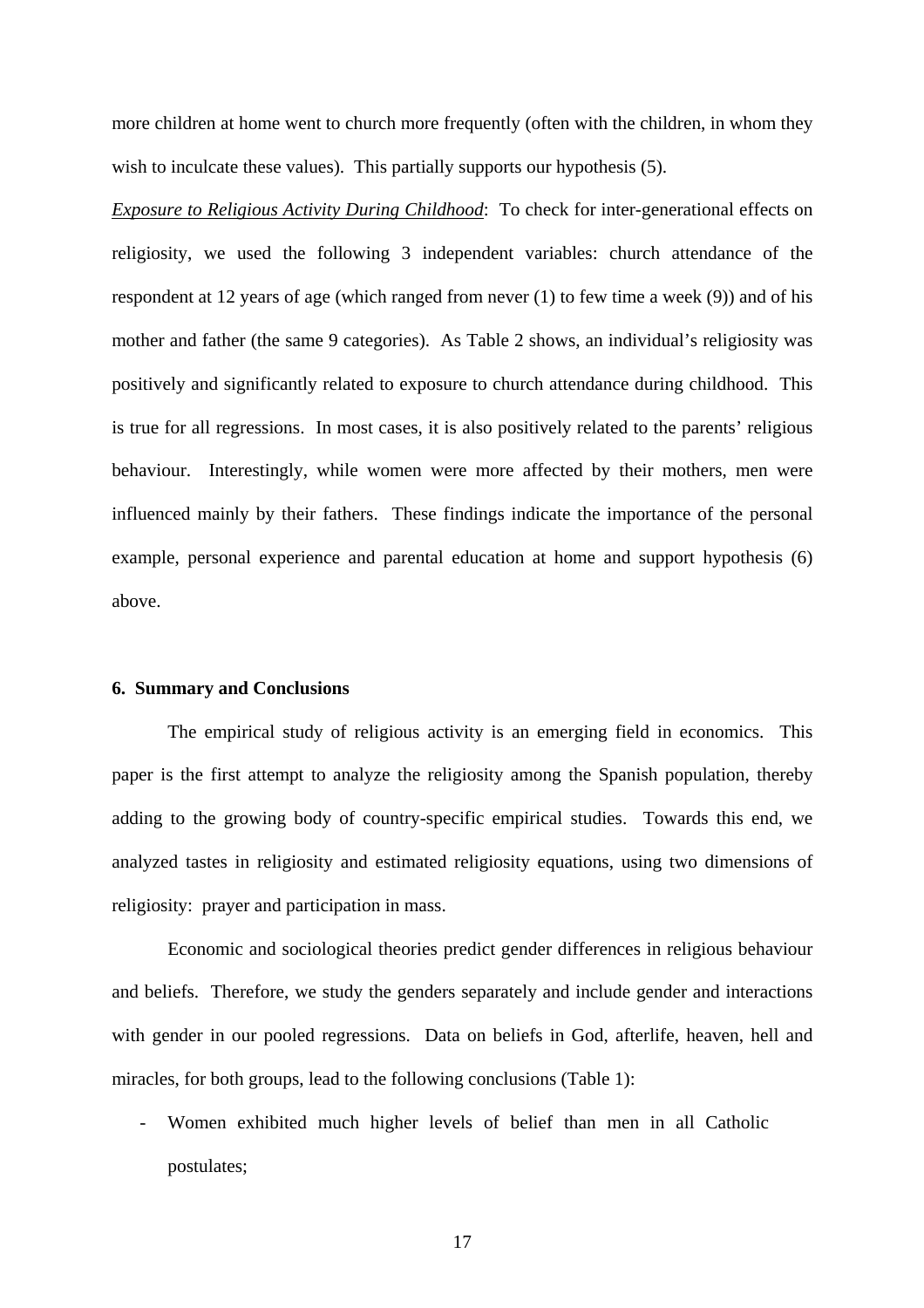- The majority of men and women believed absolutely in God;
- A significantly larger percentage of men did not believe in afterlife, hell, heaven or miracles.
- While they are affiliated with the Catholic church and study religion at school, the Spaniards (particularly the men) are not firm believers in the basic Catholic postulates.

As in numerous other empirical studies, we also found religiosity to be affected by socio-economic variables. An Ordered Logit estimation of religiosity equations (proxied by church attendance and prayer) gave the following results:

- Compared to women, men prayed less and participated less frequently in mass.
- Religious activity increased with age and was more marked with advancing age. Age profiles were steeper for women than for men. Male participation in mass exhibited a U-shaped tendency.
- There is a positive (marginally significant) relationship between education and female religious activities and between male church attendance and level of education.
- Being married to a catholic spouse has a positive effect on men's participation in mass (but not on prayer). Women are not affected by a catholic husband.
- There is a positive relationship between male participation in mass and number of children at home, but no significant relationship to any other dependent variables.
- Religiosity of both men and women is positively affected by exposure to religious activity during childhood.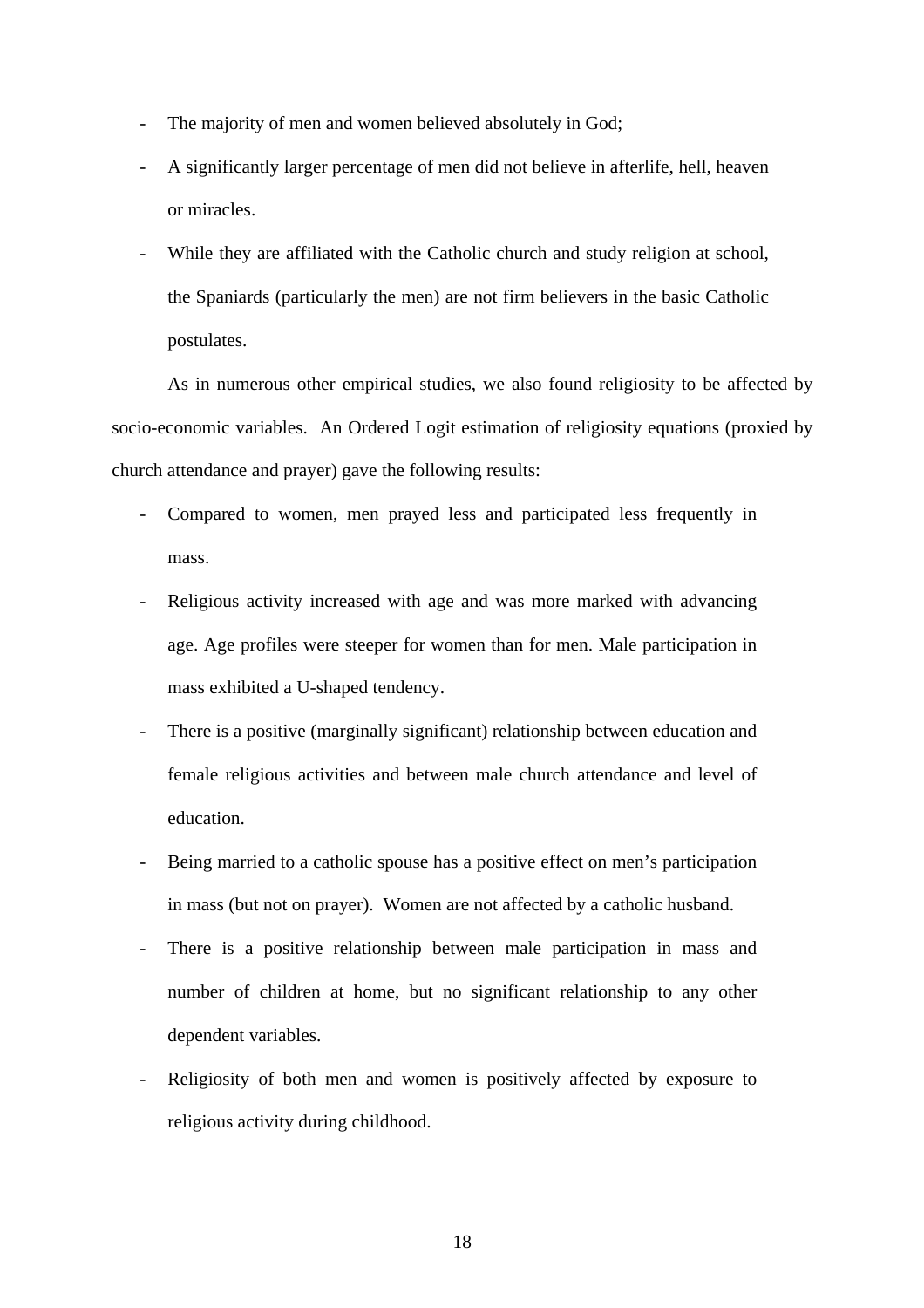In conclusion, age and exposure during childhood seem to be the most important determinants of religiosity in the Spanish case. Education has a marginal positive effect. The salvation motive apparently provides a better explanation for religious behaviour, while the professional utilitarian motive also seems to be present behind the male religious behaviour. Men view church attendance as another way of building social capital, thereby enhancing career opportunities.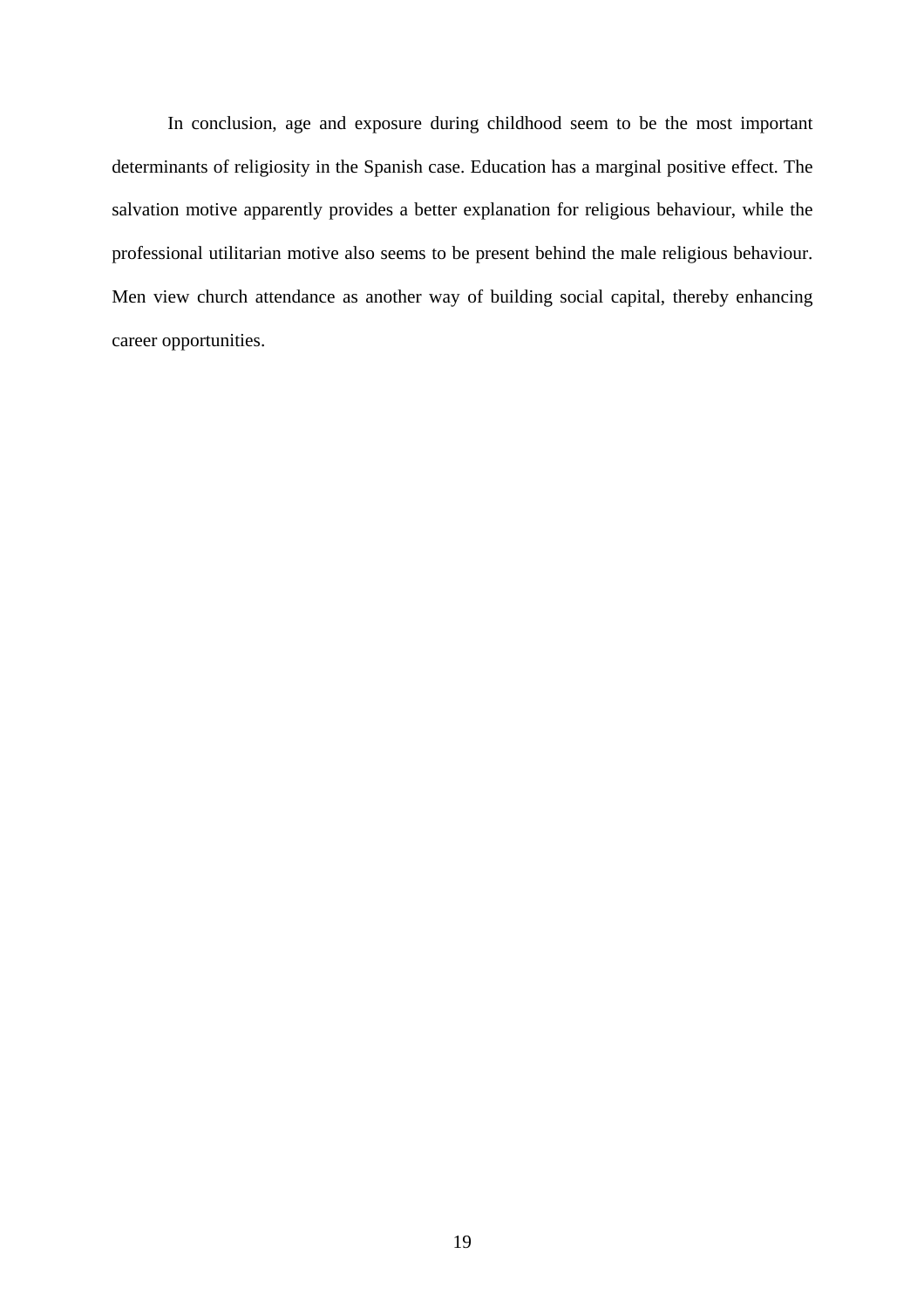#### **7. References**

- Azzi, Corry and Ronald G. Ehrenberg. 1975. "Household Allocation of Time and Church Attendance," *Journal of Political Economy*; 83:1, pp. 27-56.
- Barro, Robert, J. and Rachel M. McCleary. 2002. "Religion and Political Economy in an International Panel," NBER Working Paper no. 8931.
- Becker, Gary S. 1960. "An Economic Analysis of Fertility," in *Demographic and Economic Change in Developing Countries*. Coale et al., ed., Princeton: Princeton University Press, pp. 209-240.
- Becker, Gary S. 1965. "A Theory of Allocation of Time," *Economic Journal*, 85, pp. 493- 517*.*
- Beit-Hallahmi, Benjamin. 1997. "Biology, Density and Change: Women's Religiosity and Economic Development," *Journal of Institutional and Theoretical Economics*, 166-178.
- Cameron, H. 2001. "A Perspective from the Study of Religious Organisations". in *Organisational Theory and the Non-Profit Form: Proceedings of a Seminar Series at the LSE Centre for Civil Society*. H.K. Anheier, ed., London, CCS, LSE: pp. 52-61.
- Chiswick, Barry R. 1991. "An Economics Analysis of Philanthropy," in *Contemporary Jewish Philanthropy in America*. Barry A. Kosmin and Paul Ritterband, eds., Savage, MD: Roman Ex Littlefield, pp. 3-15.
- Dolin, Richard A., Frank Slesnick and John T. Byrd. 1989. "The Organizational Structures of Church and Orthodoxy." Paper presented at meetings of West. Econ. Assoc., Lake Tahoe, NV.
- Ehrenberg, Ronald G. 1977. "Household Allocation of Time and Religiosity: Replication and Extension," *Journal of Political Economy*, 85:2, pp. 415-23.
- Ekelund, Robert B. et al. 1996. *Sacred Trust: The Medieval Church as an Economic Firm*. New York: Oxford U. Press.
- Finke, R. and R. Stark. 1992. *The Churching of America 1776-1990*, New Brunswick Nj, Rutgers University Press.
- Grossbard-Shechtman, Shoshana Amyra and Shoshana Neuman. 1986. "Economic Behavior, Marriage and Religiosity," *Journal of Behavioral Economics*, 15, pp. 71-86.
- Hume, David. [1757] 1993. *The Natural History of Religion*, edited by J.C.A. Gaskin, Oxford, Oxford University Press, 1993.
- Iannaccone, Laurence R. 1992. "Sacrifice and Stigma: Reducing Free-Riding in Cults, Communes, and Other Collectives," *Journal of Political Economy*, 100:2, pp. 271-97.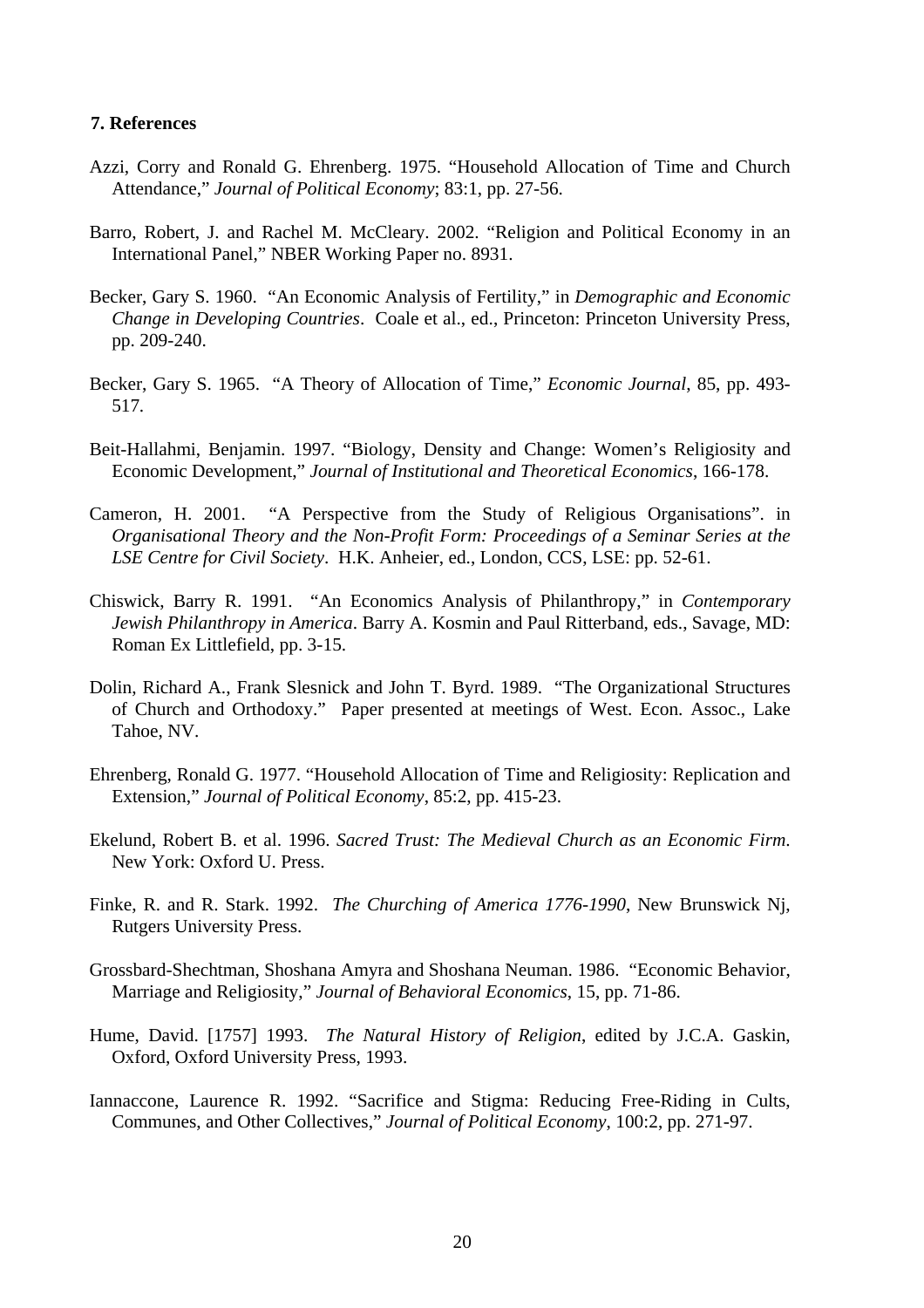\_\_\_\_\_. 1998. "Introduction to the Economics of Religion," *Journal of Economic Literature*, 36:1465-1496.

Iannaccone, Laurence R. and R. Stark. 1994. "A Supply-Side Reinterpretation of the 'Secularization' of Europe," *Journal of the Scientific Study of Religion*, March, 76-88.

Lenski, Gerhard E. 1963. *The Religious Factor*. Rev. ed. Garden City, NY: Doubleday.

- Lehrer, Evelyn L. 1996. "Religion as a Determinant of Marital Fertility," *Journal of Population Economics*, 9. pp. 173-196.
- Long, Stephen H. and Russell F. Settle. 1977. "Household Allocation of Time and Church Attendance: Some Additional Evidence," *Journal of Political Economy,* 85:2, pp. 409-13.
- Mincer, Jacob. 1962. "Labor Force Participation of Married Women: A Study of Labor Supply," in *Aspects of Labor Economics* edited by H. Gregg Lewis. Princeton, N.J.: Princeton University Press*.*
- Mincer, Jacob. 1963. "Market Prices, Opportunity Costs, and Income Effects." in *Measurement in Economics*: Essays in Honor of Yehuda Grunfeld. Carl F. Christ, ed., Stanford, CA: Stanford University Press.
- Neuman, Shoshana. 1986. "Religious Observance within a Human Capital Framework: Theory and Application," *Applied Economics,* 18:11, pp. 1193-202.
- Olds, Kelly. 1994. "Privatizing the Church: Disestablishment in Connecticut and Massachusetts," *Journal of Political Economy*, 102:2, pp. 277-97.
- Raskovich, Alexander. 1996. "You Shall Have No Other Gods Besides Me: A Legal-Economic Analysis of the Rise of Yahweh," *Journal of Institutional and Theoretical Economics*, 152:3, pp. 449-71.
- Rodero, Javier and Pablo Brañas. 2000. "Hotelling and the Olympus: Modelling Differences in Religious Prices," *Central European Journal of Operation Research*, pp. 265-283.
- Rodero, Javier, Pablo Brañas, Adrian Gourlay and Alejandro Lorca. 2002. "Believe or not Believe: Generalising the Azzi-Ehrenberg Model," *Cuadernos de Economía*, forthcoming.
- Sacerdote, Bruce and Edward L. Glaeser. 2001. "Education and Religion", NBER working paper no. 8080, January.
- Sawkins John and Ian Paterson. 1996. "An Occupational Analysis of Methodist Local Preachers in Scotland," mimeo, Department of Economics, Heriot-Wattt University, DP 96/18.
- Smith, Adam. [1776]1965. *An Inquiry into the Nature and Causes of the Wealth of Nations*. New York: Modern Library.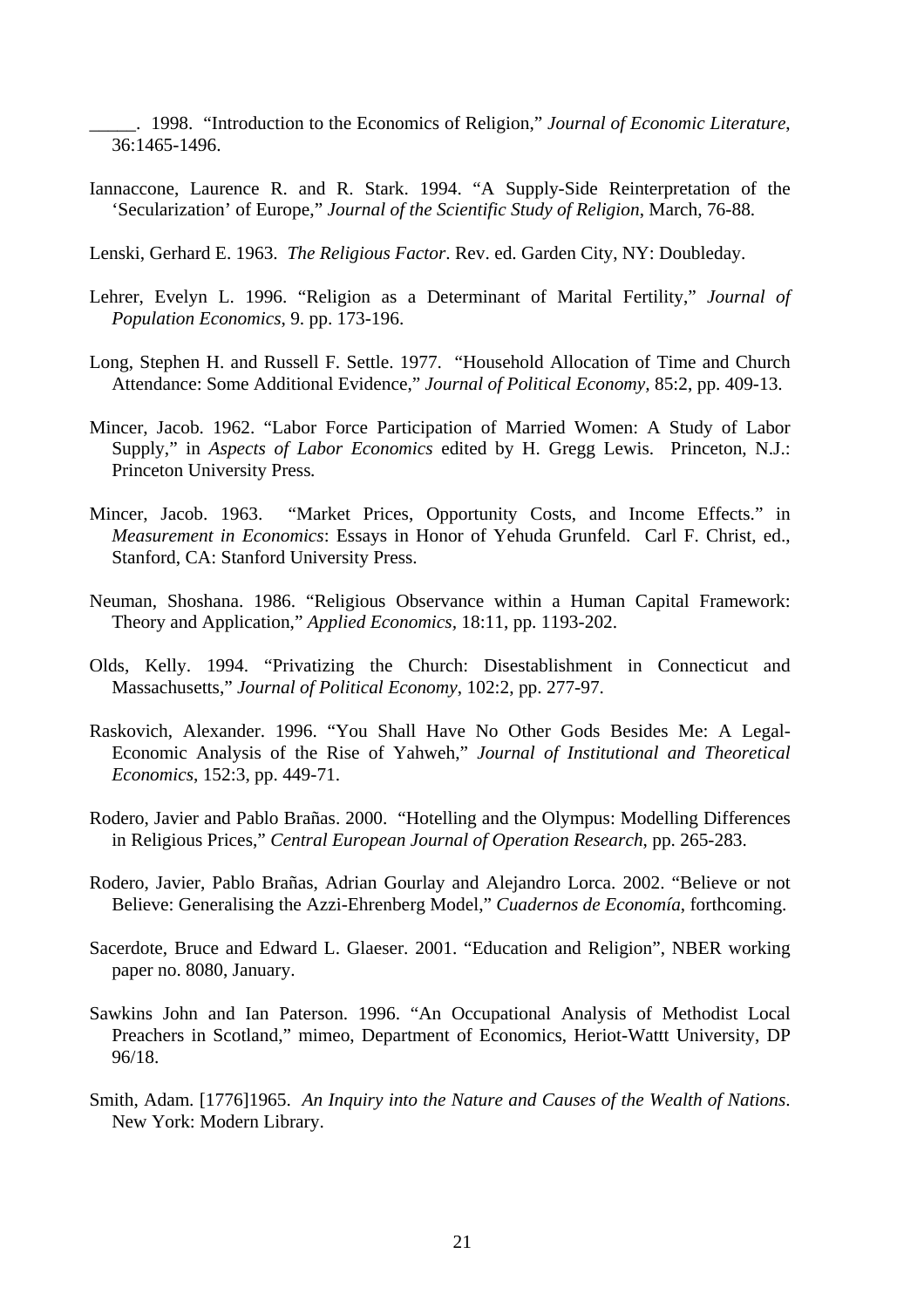- Sullivan, Dennis H. 1985. "Simultaneous Determination of Church Contributions and Church Attendance," *Economic Inquiry*, 23:2, pp. 309-20.
- Ulbrich, Holley and Myles Wallace. 1983. "Church Attendance, Age, and Belief in the Afterlife: Some Additional Evidence," *Atlantic Economic Journal*, 11:2, pp. 44-51.
- Wallis, Joe L. 1990. "Modelling Churches as Collective Action Groups," *International Journal of Social Economics*, 17:1, pp. 59-72.
- Weber, Max. 1930. *The Protestant Ethic and the Spirit of Capitalism*, translated by Talcott Parson, London, Allen & Unwin.

<http://www.conferenciaepiscopal.es/estadisticas/RELIGION.htm>

<http://www.conferenciaepiscopal.es/enseuanza/esstadisticas/religion2000.htm>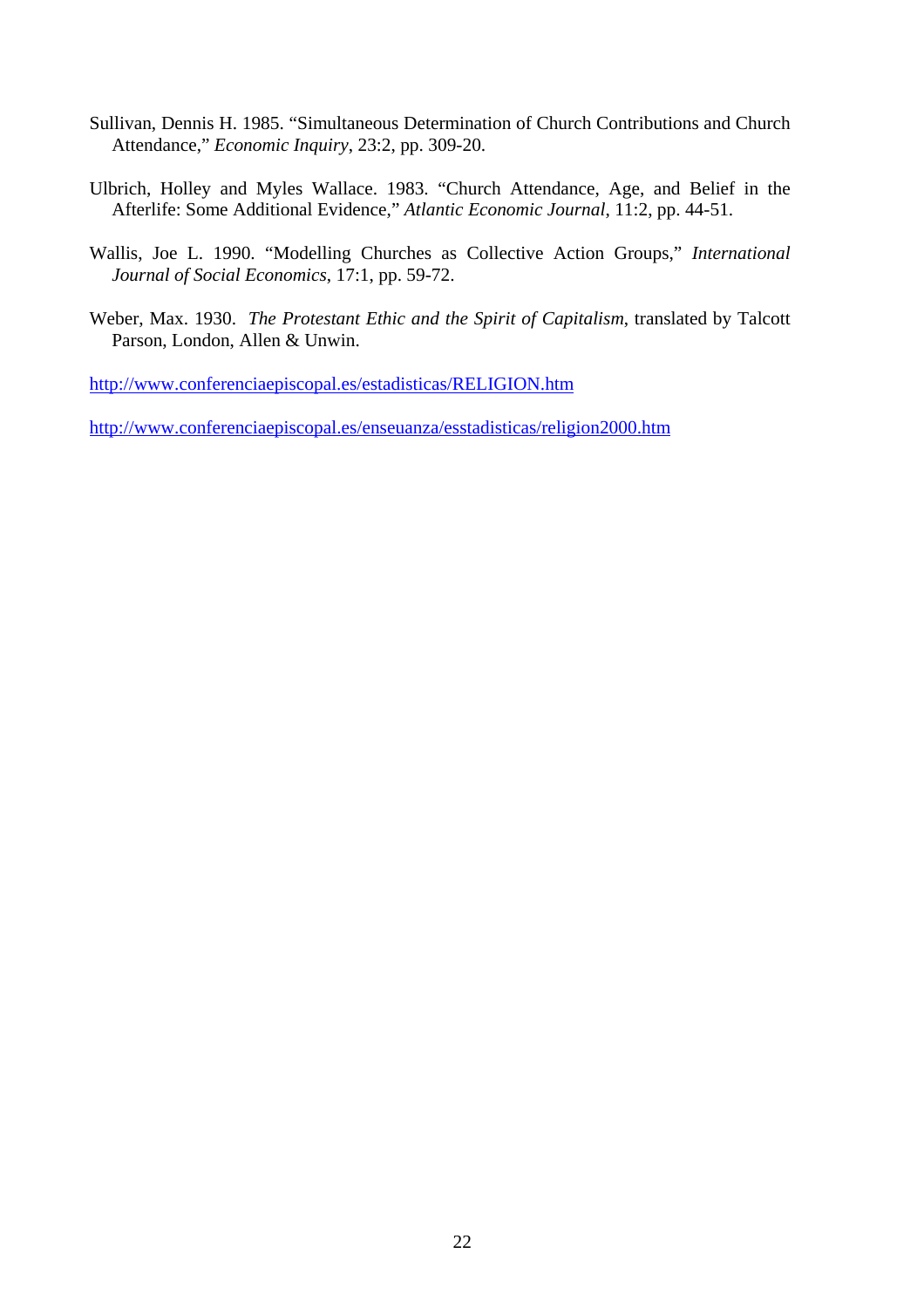|                           | Women - Do you believe in |                  |               |             |                 |  |
|---------------------------|---------------------------|------------------|---------------|-------------|-----------------|--|
|                           | God                       | <b>Afterlife</b> | <b>Heaven</b> | <b>Hell</b> | <b>Miracles</b> |  |
| Absolutely                | 82.89                     | 27.99            | 25.82         | 19.13       | 21.93           |  |
| More or less              | 1.40                      | 27.06            | 27.76         | 19.98       | 26.83           |  |
| Not much                  | 6.22                      | 11.51            | 12.13         | 17.34       | 15.16           |  |
| Not at all                | 4.74                      | 19.98            | 22.63         | 31.34       | 25.97           |  |
| Don't know/Did not answer | 4.75                      | 13.46            | 11.66         | 12.21       | 10.11           |  |
|                           | Men - Do you believe in   |                  |               |             |                 |  |
|                           |                           |                  |               |             |                 |  |
|                           | God                       | <b>Afterlife</b> | <b>Heaven</b> | <b>Hell</b> | <b>Miracles</b> |  |
| Absolutely                | 67.72                     | 19.55            | 18.05         | 12.56       | 13.48           |  |
| More or less              | 1.91                      | 22.13            | 19.05         | 14.23       | 19.88           |  |
| Not much                  | 10.65                     | 12.65            | 14.89         | 16.89       | 14.89           |  |
| Not at all                | 12.48                     | 34.53            | 37.85         | 45.51       | 41.51           |  |

### **TABLE 1: Religious Beliefs by Gender Among Spanish Women and Men, 1998**

#### **Notes:**

- Sample sizes are: 765 women and 590 men.
- Numbers in bold refer to the higher values.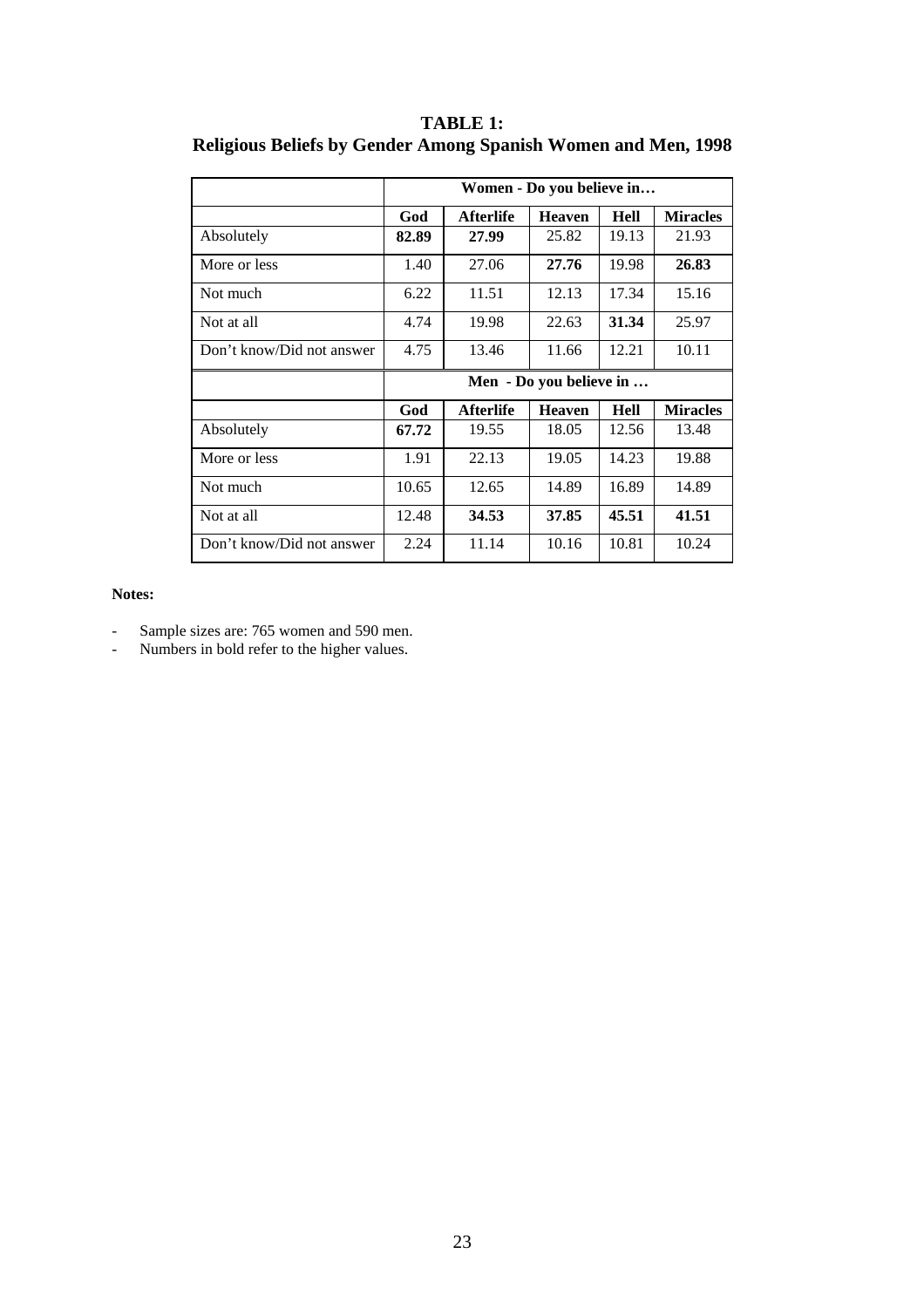**TABLE 2: Ordered Logit Religiosity Functions by Gender Among Spanish Women and Men, 1998** 

| <b>Dependent</b><br><b>Variables</b>                             | Women           |                          | Men                      |                              | <b>Total</b>              |                           |
|------------------------------------------------------------------|-----------------|--------------------------|--------------------------|------------------------------|---------------------------|---------------------------|
| Independent<br><b>Variables</b>                                  | (1)<br>Prayer   | (2)<br><b>Mass</b>       | (3)<br><b>Prayer</b>     | (4)<br><b>Mass</b>           | (5)<br><b>Prayer</b>      | (6)<br><b>Mass</b>        |
| Years of Schooling                                               | 0.026<br>(1.68) | 0.025<br>(1.64)          | 0.008<br>(0.46)          | 0.027<br>(1.63)              | 0.026<br>(1.69)           | 0.025<br>(1.60)           |
| Age Groups (years)                                               |                 |                          |                          |                              |                           |                           |
| $31-to-45$                                                       | 0.205<br>(1.06) | 0.401<br>(2.04)          | 0.209<br>(0.85)          | 0.337<br>(1.37)              | 0.205<br>(1.06)           | 0.391<br>(2.01)           |
| 46-to-60                                                         | 1.001<br>(4.52) | 1.106<br>(4.91)          | 0.357<br>(1.24)          | 0.095<br>(0.33)              | 0.999<br>(4.54)           | 1.063<br>(4.78)           |
| Over-60                                                          | 1.770<br>(7.02) | 1.739<br>(6.88)          | 1.024<br>(3.35)          | 1.228<br>(3.94)              | 1.772<br>(7.09)           | 1.674<br>(6.74)           |
| Married * Spouse Catholic                                        | 0.129<br>(0.86) | 0.092<br>(0.60)          | 0.338<br>(1.63)          | 0.798<br>(3.73)              | 0.130<br>(0.87)           | 0.090<br>(0.59)           |
| Number of Children at Home                                       | 0.027<br>(0.56) | $-0.026$<br>(0.53)       | 0.079<br>(1.40)          | 0.135<br>(2.36)              | 0.027<br>(0.56)           | $-0.026$<br>(0.53)        |
| Participation in Mass During Childhood                           | 0.178<br>(4.40) | 0.157<br>(3.85)          | 0.190<br>(4.54)          | 0.138<br>(3.29)              | 0.179<br>(4.54)           | 0.154<br>(3.80)           |
| Participation in Mass of Mother During<br>Respondent's Childhood | 0.111<br>(2.83) | 0.173<br>(4.32)          | 0.063<br>(1.35)          | 0.083<br>(1.76)              | 0.112<br>(2.86)           | 0.169<br>(4.28)           |
| Mass Participation of Father During<br>Respondent's Childhood    | 0.001<br>(0.03) | 0.075<br>(2.32)          | 0.066<br>(1.68)          | 0.168<br>(4.21)              | 0.000<br>(0.01)           | 0.071<br>(2.22)           |
| Male                                                             |                 | $\overline{a}$           | $\overline{\phantom{a}}$ | ÷,                           | $-0.825$<br>(1.58)        | $-1.107$<br>(2.10)        |
| <b>Interactions of Male with:</b>                                |                 |                          |                          |                              |                           |                           |
| Years of Schooling                                               |                 |                          |                          |                              | $-0.018$<br>(0.80)        | 0.003<br>(0.13)           |
| Age Groups (years)                                               |                 |                          |                          |                              |                           |                           |
| $31-to-45$                                                       |                 |                          |                          |                              | $-0.001$<br>(0.00)        | $-0.040$<br>(0.13)        |
| 46-to-60                                                         |                 |                          |                          |                              | $-0.641$<br>(1.77)        | $-0.961$<br>(2.62)        |
| Over-60                                                          |                 |                          |                          |                              | $-0.750$<br>(1.91)        | $-0.383$<br>(0.97)        |
| Married * Spouse Catholic                                        |                 | $\overline{\phantom{m}}$ |                          | $\overline{\phantom{a}}$     | 0.203                     | 0.732                     |
| Number of Children at Home                                       |                 |                          |                          | $\qquad \qquad \blacksquare$ | (0.79)<br>0.050<br>(0.67) | (2.78)<br>0.164<br>(2.18) |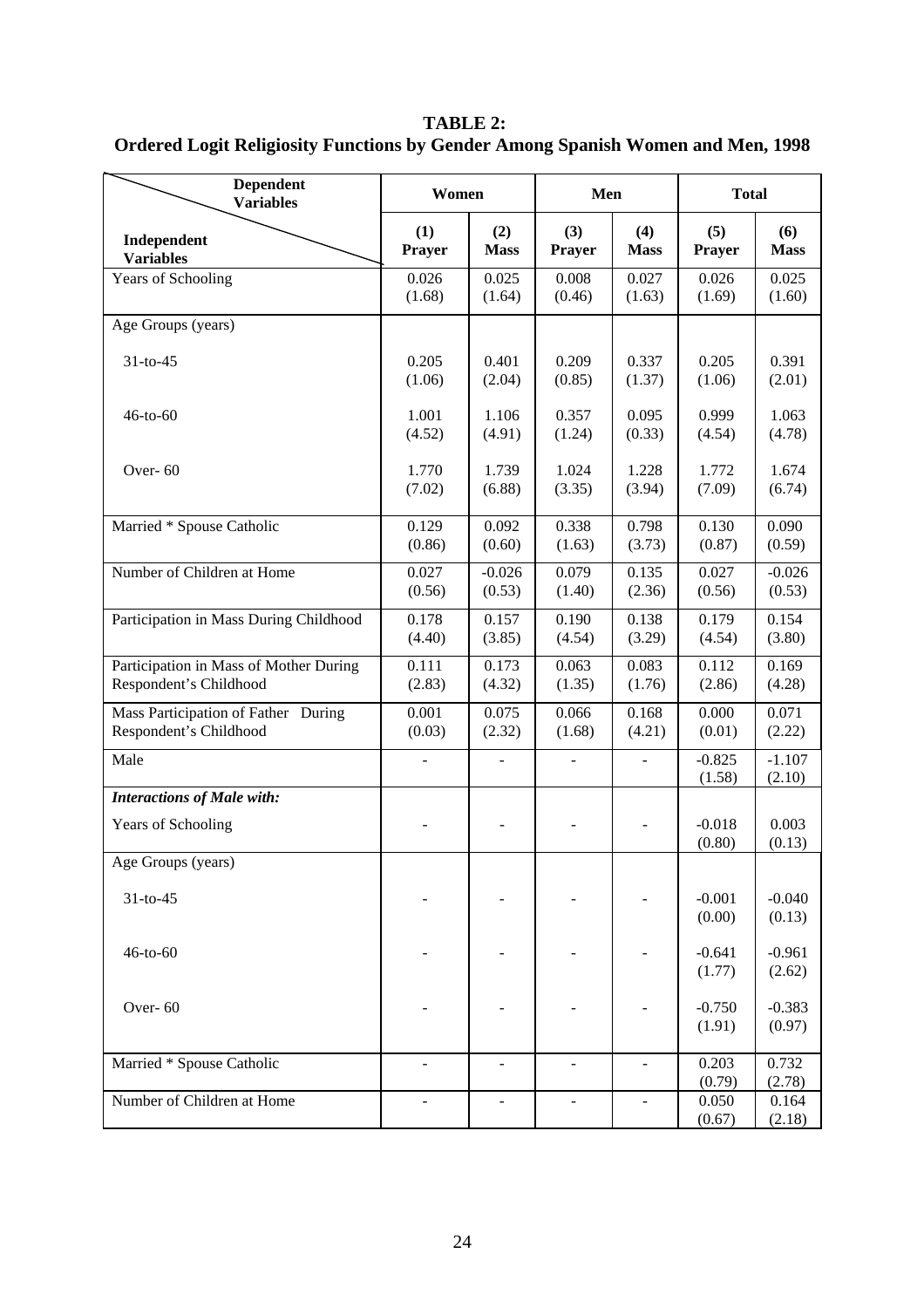| Participation in Mass During |        |        |        |        | 0.011    | 0.011    |
|------------------------------|--------|--------|--------|--------|----------|----------|
| Childhood                    |        |        |        |        | (0.19)   | (0.19)   |
| Participation in Mass of     |        |        |        |        | $-0.050$ | $-0.086$ |
| Mother During Respondent's   |        |        |        |        | (0.82)   | (1.39)   |
| Childhood                    |        |        |        |        |          |          |
| Mass Participation of Father |        |        |        |        | 0.065    | 0.105    |
| During Respondent's          |        |        |        |        | (1.31)   | (2.04)   |
| Childhood                    |        |        |        |        |          |          |
| Pseudo $R^2$                 | 0.0551 | 0.0940 | 0.0394 | 0.0798 | 0.0634   | 0.0938   |
|                              |        |        |        |        |          |          |
| Sample size                  | 765    | 765    | 590    | 590    | 1355     | 1355     |
|                              |        |        |        |        |          |          |

#### **Notes:**

- Numbers in parentheses are t-statistics.
- The following were the possible responses for the variable "Prayer:" (1) never prays; (2) once a year; (3) twice a year; (4) few times a year; (5) once a month; (6) two or three times a month; (7) almost every week; (8) every week; (9) several times a week; (10) once a day.
- The following were the possible responses for the variable "Mass:" (1) never participates; (2) once a year; (3) twice a year; (4) once a month; (5) two or three times a month; (6) every week.
- The following were the possible responses for the variables "Participation in Mass During Childhood", "Participation in Mass of Mother" and " Participation in Mass of Father:" (1) never participated; (2) once a year; (3) two times a year; (4) several times a year; (5) once a month; (6) two or three times a month; (7) almost every week; (8) every week; (9) several times a week.
- Estimated using STATA 7. The 'cut points' of each of the regressions are not presented to save space.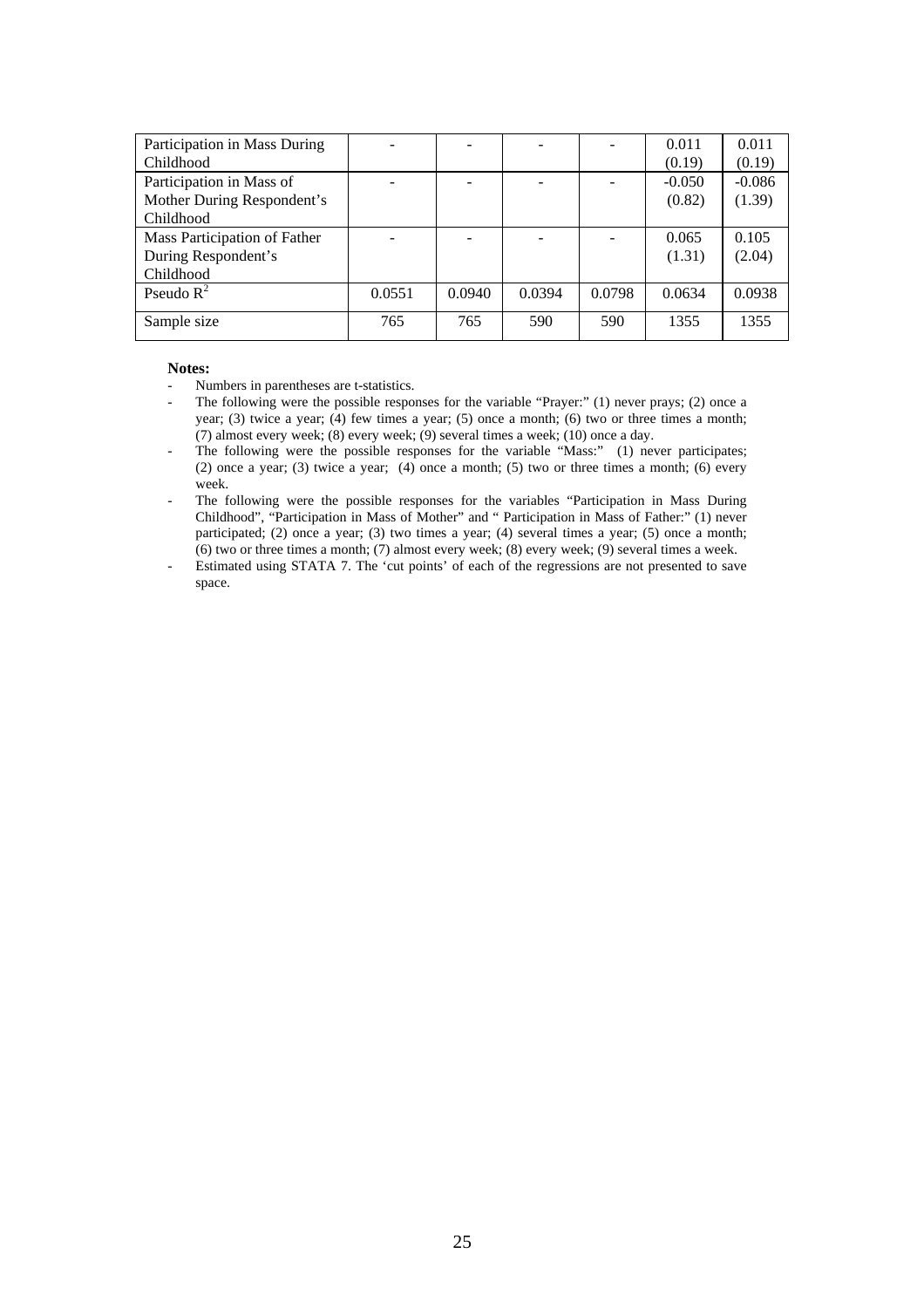#### **APPENDIX: Sample Characteristics**

As Table 1 in the Appendix shows, the respondents were heterogeneous in terms of age and education, reflecting the diversity of the Spanish population. About 25% of both men and women fell into each age group: 18-to-30; 31-to-45; 46-to-60 and over 60. The average age was 45, ranging from 18 to over 90, with similar distributions for both genders.

 The men were slightly more educated than the women. The mean years of schooling were 10.3 for men and 9.7 for women, with a standard deviation of around 5 for both groups. This is also reflected in the distribution by formal education level – 16% women and 13% men did not complete primary education, while 36% women, compared to 41% men, had some academic education (including college, polytechnic and university). The percentages of primary- and secondary-school graduates were similar for men and women (around 25% of the men and women in each group). $^{12}$ 

About 67% men and women in the survey were married and the average number of children at home was 1.9, ranging from 0 to  $12^{13}$ 

 As evidenced in many other countries, women earned less than men. Men and women in our sample had a similar age distribution and the men were only slightly more educated than the women. Yet we found more men than women in the higher monthly income intervals: 9.7% men and 6.7% women had monthly incomes between 200 and 500 thousand pesetas. A mere 0.6% men and 0.3% women earned more than 500 thousand pesetas. The great majority of women (70.6%) earned less than 100 thousand pesetas compared to 37.3% men. This group included respondents who did not participate in the

<sup>&</sup>lt;sup>12</sup> Among 15 European countries, Spain ranked second from last, and Portugal last (at  $37.7\%$ ) in percentage of population (aged  $25$ -to-59) with at least a secondary-school education. Germany ranked first with  $81.6\%$ 

 $\frac{13}{13}$  Lehrer (1996) predicted that spouses with the same religious affiliation would have lower divorce rates and more children than couples with different religious affiliations. This hypothesis is not supported by our data: while in the great majority of couples, both spouses were both Catholics, they had low fertility rates.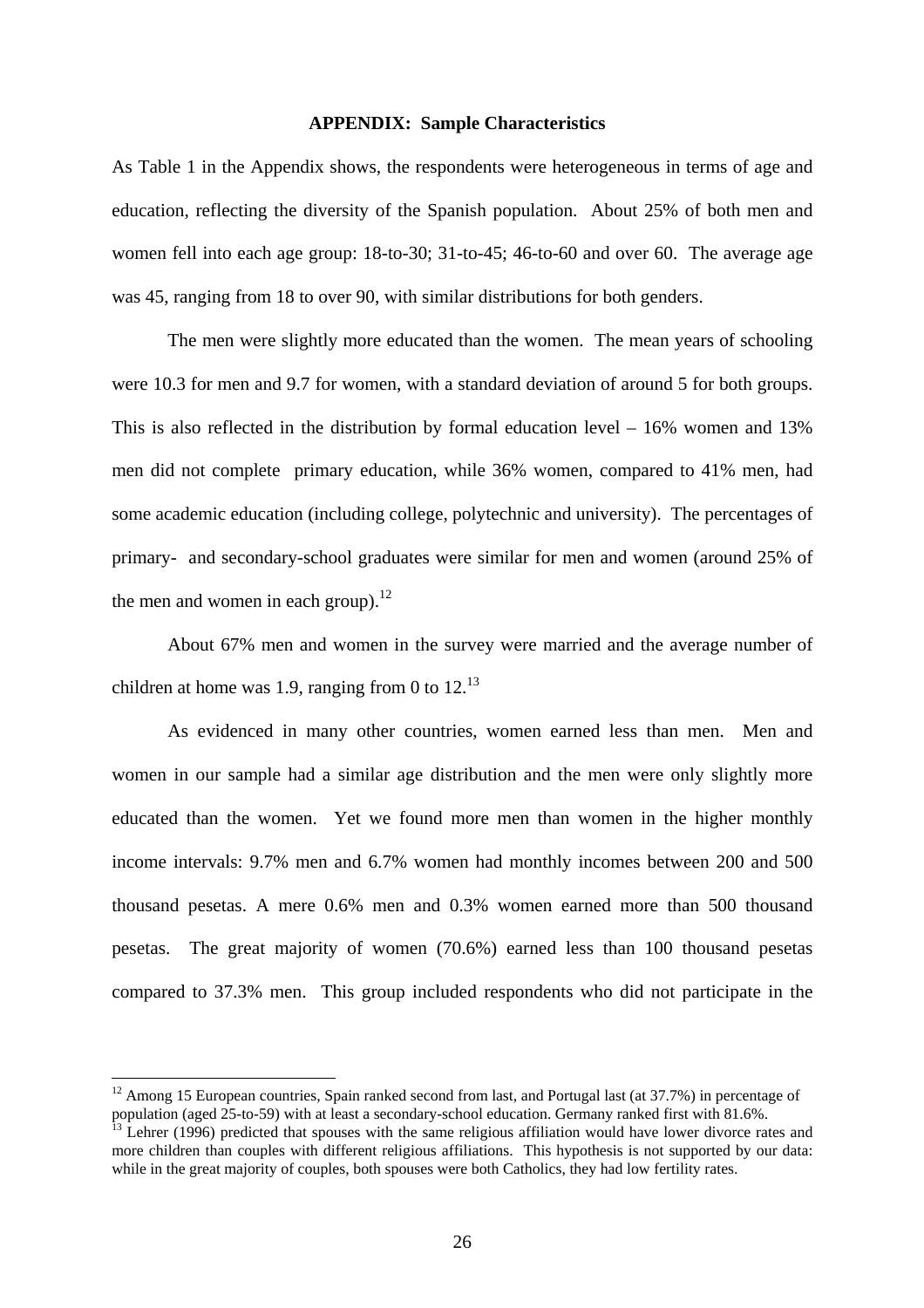labor force. The majority of men (52.3%) have a monthly income ranging from 100-to-200 thousand pesetas. The parallel figure for women is 22.4%.

The monthly family income distribution was quite similar for men and women in our sample. About 50% incomes were in the 100-to-200-thousand peseta range, a mere 2% over 500 thousand pesetas and about 25% each were in the under-100- and 200-to-500-thousand peseta range. Comparing the distribution of personal versus family income, only women in the latter group 'moved up,' reflecting the fact that a significant proportion either work parttime or not all.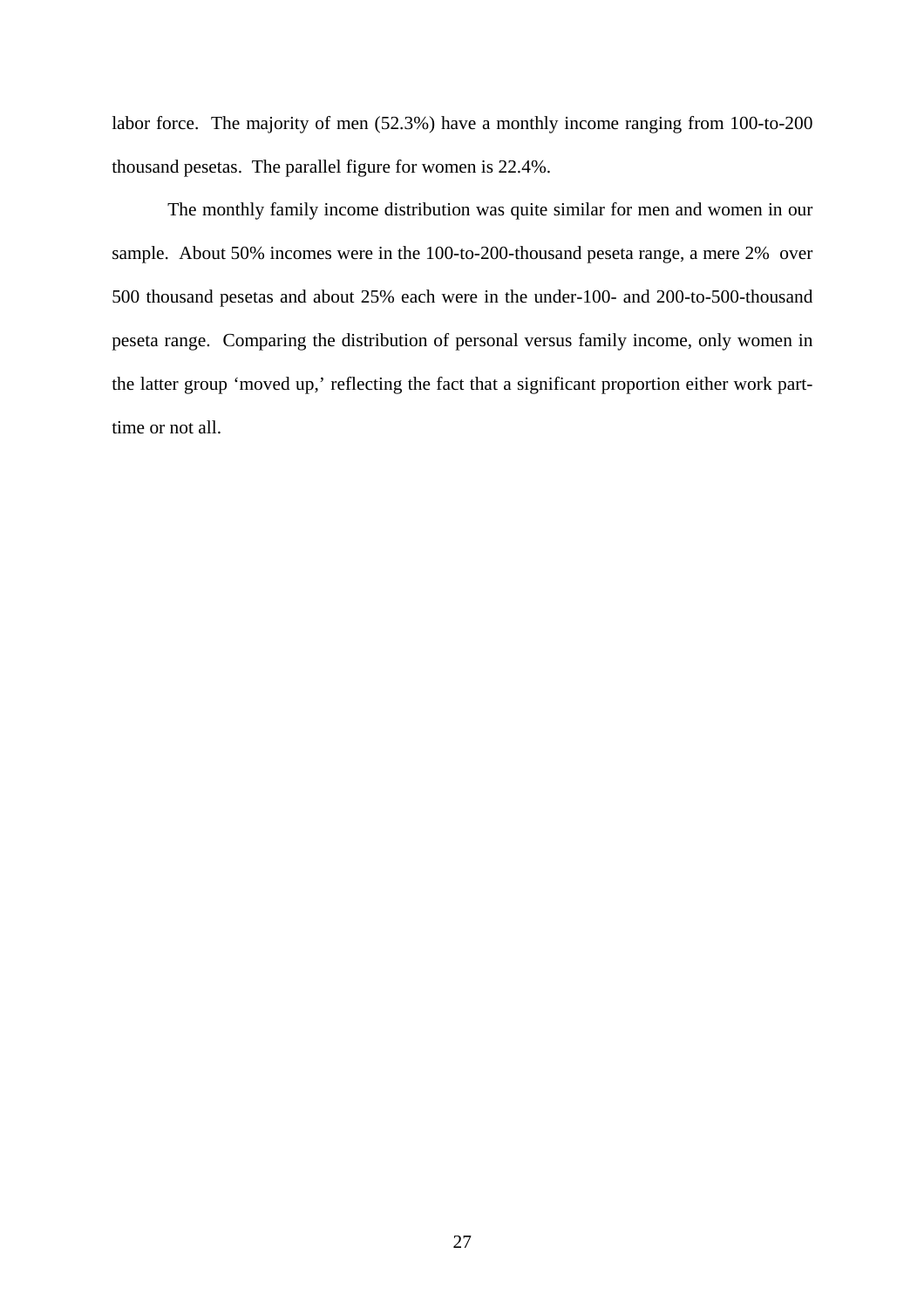#### **APPENDIX TABLE 1: Sample Characteristics by Gender Among Spanish Women and Men, 1998**

| <b>Variables</b>                              | Women          | Men            |
|-----------------------------------------------|----------------|----------------|
| Prayer $(1-10)$                               | 6.530(3.22)    | 4.806(3.21)    |
| Mass $(1-6)$                                  | 3.704(1.80)    | 3.128(1.81)    |
| Catholic (%)                                  | 99.349         | 99.663         |
| Spouse Catholic (%)                           | 97.654         | 94.180         |
| Participation in Mass During Childhood (1-10) | 6.845(2.03)    | 6.518(2.18)    |
| Mother's Participation in Mass During the     | 6.174(2.40)    | 6.448(2.15)    |
| Respondent's Childhood (1-9)                  |                |                |
| Father's Participation in Mass During the     | 4.829(2.72)    | 5.133 (2.56)   |
| Respondent's Childhood (1-9)                  |                |                |
| Years of Schooling                            | 9.717(5.52)    | 10.344 (5.34)  |
| Formal Education (%)                          |                |                |
| Did not complete primary                      | 16.276         | 12.816         |
| Primary                                       | 25.260         | 23.609         |
| Secondary                                     | 22.396         | 22.766         |
| Academic                                      | 36.068         | 40.809         |
| Age (years)                                   | 44.781 (18.15) | 44.971 (18.22) |
| Age Groups (in years) $(\%)$                  |                |                |
| 18-to-30                                      | 28.906         | 26.307         |
| $31-to-45$                                    | 25.651         | 27.656         |
| $46-to-60$                                    | 21.224         | 23.103         |
| Over-60                                       | 24.219         | 22.934         |
| Number of Children at Home                    | 1.889(4.55)    | 1.882(1.54)    |
| Monthly Personal Income (in thousands of      |                |                |
| pesetas $)(\%)$                               | 70.639         | 37.323         |
| Less than 100                                 | 22.384         | 52.333         |
| Between 100 and 200                           | 6.686          | 9.736          |
| Between 200 and 500                           | 0.291          | 0.608          |
| Over 500                                      |                |                |
| Monthly Family Income (in thousands of        |                |                |
| pesetas $)(\%)$                               | 30.256         | 23.725         |
| Less than 100                                 | 46.667         | 48.824         |
| Between 100 and 200                           | 20.684         | 25.490         |
| Between 200 and 500                           | 2.398          | 1.961          |
| Over 500                                      |                |                |
| Married (%)                                   | 60.677         | 64.418         |
| Sample size                                   | 765            | 590            |

#### **Notes:**

- Numbers in parentheses are standard deviations.
- The following were the possible responses for the variable "Prayer:" (1) never prays; (2) once a year; (3) twice a year; (4) few times a year; (5) once a month; (6) two or three times a month; (7) almost every week; (8) every week; (9) several times a week; (10) once a day.
- The following were the possible responses for the variable "Mass:" (1) never participates; (2) once a year; (3) twice a year; (4) once a month; (5) two or three times a month; (6) every week.
- The following were the possible responses for the variables "Participation in Mass During Childhood," "Mother's Participation in Mass During the Respondent's Childhood" and " Father's Participation in Mass the Respondent's Childhood:" (1) never participated; (2) once a year; (3) two times a year; (4) several times a year; (5) once a month; (6) two or three times a month; (7) almost every week; (8) every week; (9) several times a week.
- The means of Monthly Family Income were based on smaller samples due to missing data (585 women and 510 men).
- The means of Monthly Personal Income were based on even smaller samples due to missing data (344 women and 493 men).